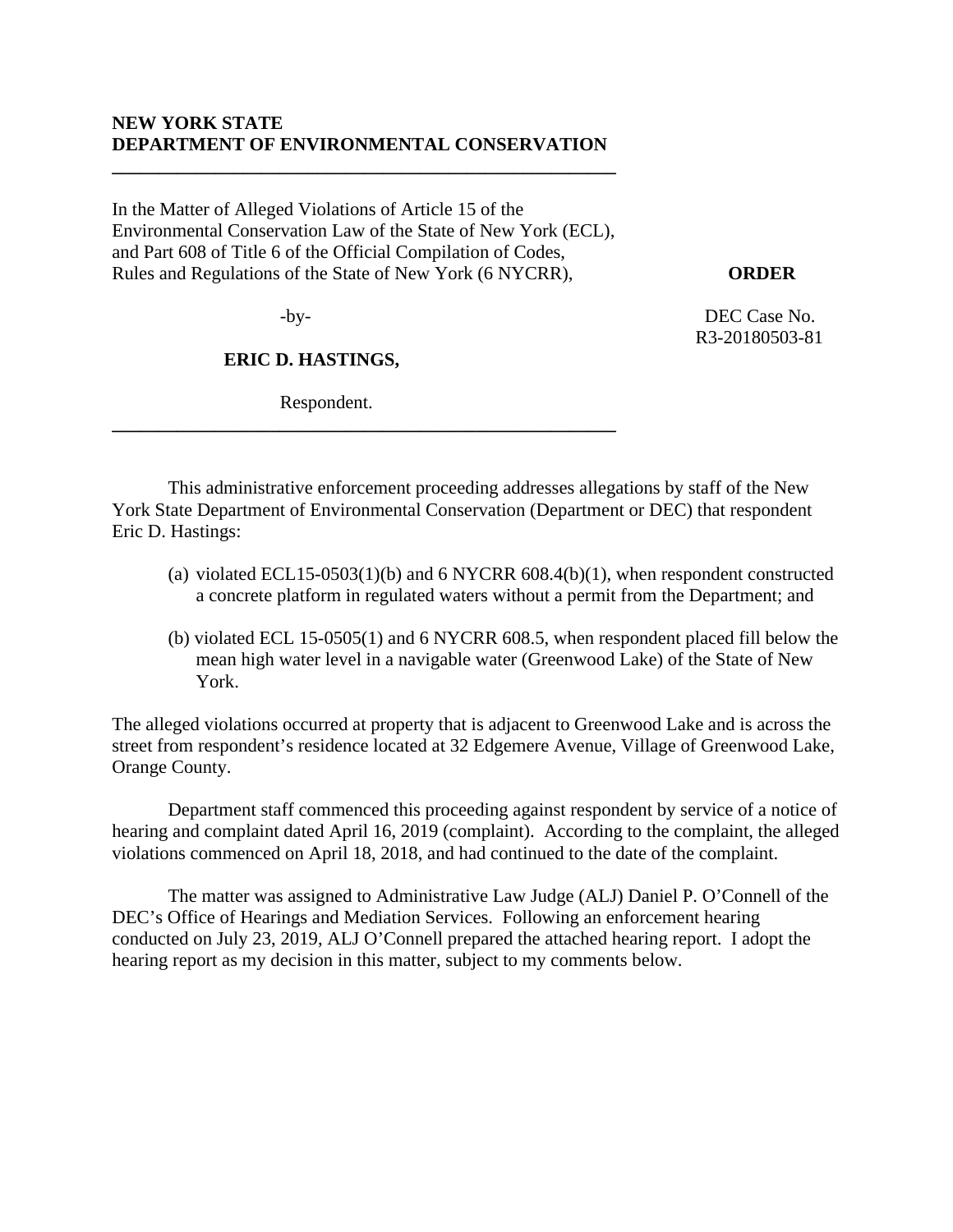#### Liability

Respondent Hastings submitted an application on September 12, 2016 to construct a new 75 linear foot bulkhead "with a 900 [square foot] deck and 390 [square foot] cantilevered deck" to be built along the banks of Greenwood Lake, "across the street from [respondent's] residence" (Hearing Exhibit [Exh] 2, at 1; see also Exh 1 at 2 ["Project Description"]).<sup>1</sup> On October 20, 2016, Department staff issued a notice of incomplete application (NOIA) to respondent Hastings in which staff listed information needed for the Department to continue its review (see Exh 2 at 3-4). The NOIA noted several issues including the "excessive size of the proposed structure" and a need to clarify the purpose for the cantilevered structure, and recommended that respondent meet with Department staff to discuss alternatives (id.).

By cover letter dated November 16, 2016, respondent Hastings provided revised plans to the Department that modified his original proposal (see Exh 4). Following review of the revised plans, Department staff issued a notice of no jurisdiction dated December 6, 2016 (December DEC Letter) (see Exh 5). The December DEC Letter stated that the revised project consisted of a 75 foot long by eight foot wide retaining wall, which would be built above normal high water, that no fill would be placed below normal high water, and that a docking facility as specified in the December DEC Letter would be constructed (see Hearing Report at 2-3 [Finding of Fact No. 4]; Exh 5, at 1). Based on the revised project plans, Department staff determined that a DEC permit would not be required for the project (see Hearing Exh at 1).

During a site visit on April 18, 2018, Department staff observed that the concrete bulkhead and dock built at the site did not conform to the specifications in the December DEC Letter. Department staff inspected the site again on June 3, 2018, and subsequently prepared a notice of violation dated June 14, 2018 (NOV). The NOV stated that "[t]he new bulkhead, concrete pad, and cantilevered dock exceed the limits of disturbance shown on [respondent's revised] plans and constitute illegal fill in waters of the state below the mean high water level" (Exh 8 [NOV at 1]). Department staff stated that respondent's activities would have required a Department-issued permit and that the violations required "immediate corrective action" (id.). Department staff provided respondent with an order on consent to resolve this matter (see Exh 8; Hearing Transcript [Tr] at 5). Respondent did not sign the order and failed to undertake corrective action.

As set forth in the ALJ's hearing report, respondent failed to demonstrate that the bulkhead and related structures (structures) were constructed above the mean high water level of Greenwood Lake (see Hearing Report at 3-8). Based on evidence presented at the hearing, this construction was below the mean high water level of Greenwood Lake for which a permit from the Department would be required. ECL 15-0503(1)(b) provides that "no dock, wharf, platform, breakwater, mooring or other structure in, on or above waters shall be . . . constructed . . . by any person . . .without a permit." Section 608.4(b)(1) provides that no person may construct, a dock, pier, wharf, platform, breakwater or other structure in, on or above the navigable waters of the State without a permit. Accordingly, respondent violated ECL 15-0503(1)(b) and 6 NYCRR

<sup>&</sup>lt;sup>1</sup> Greenwood Lake is a navigable water and a Class A surface water (see Hearing Report, at 2 [Finding of Fact No. 2]).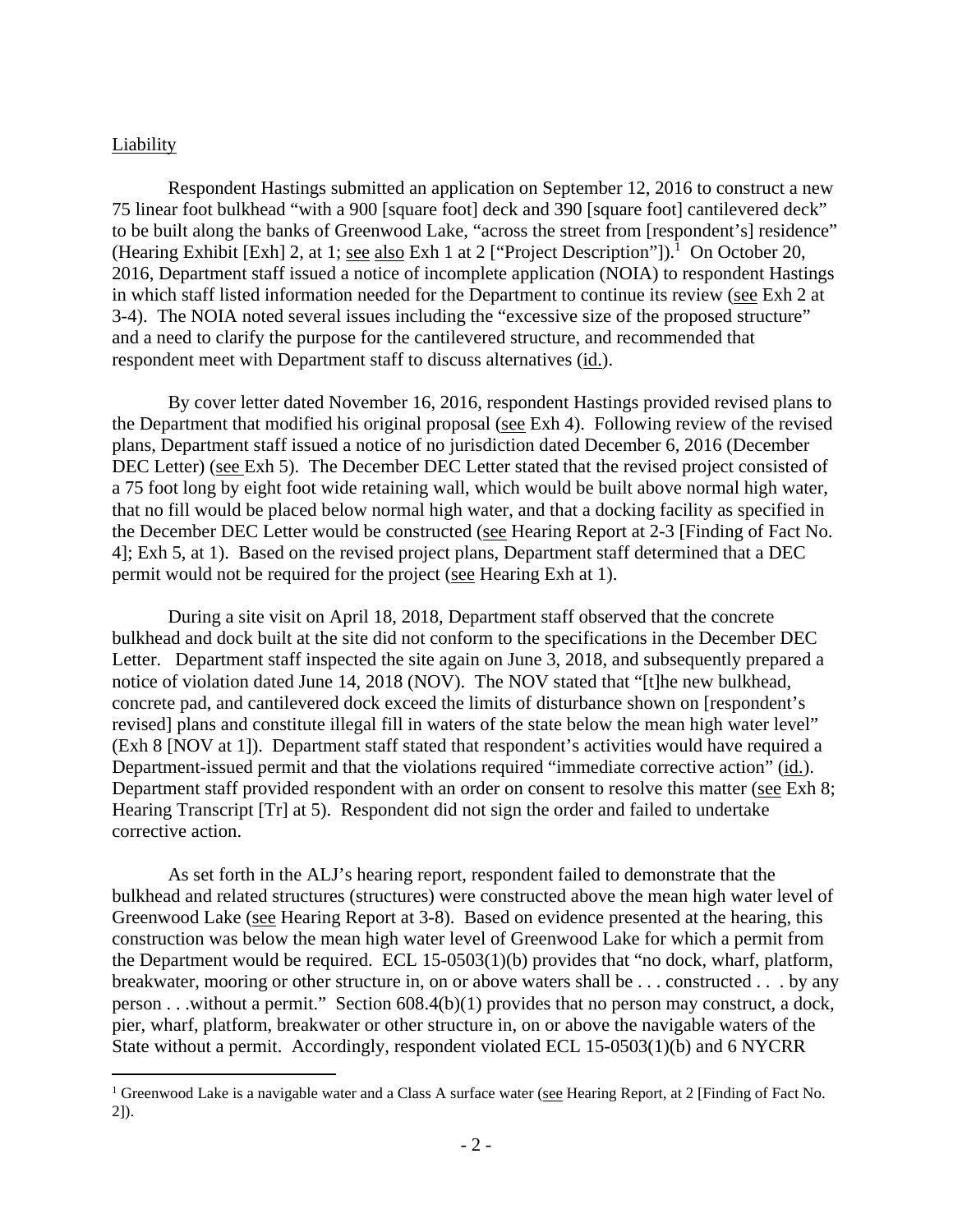$608.4(b)(1)$  when he constructed the structures below the mean high water level of Greenwood Lake, a navigable water (see Hearing Report at 2 [Finding of Fact No. 2]), without a permit from the Department.

In addition, ECL 15-0505(1) prohibits any person from either excavating or filling below the mean high water level of any navigable water of the State without a permit. Section 608.5 also requires a permit for any such excavation or filling. Respondent Hastings violated ECL 15- 0505(1) and 6 NYCRR 608.5 when he placed fill in Greenwood Lake without a permit from the Department (see Hearing Report at 8-9).

### Penalty and Remedial Relief

 Pursuant to ECL 71-1127, any person who violates any of the provisions of, or who fails to perform any duty imposed by the provisions of ECL article 15 at issue here or their implementing regulations shall be liable for a civil penalty of not more than \$2,500 for such violation and an additional civil penalty of not more than \$500 for each day that the violation continues, and such person may be enjoined from continuing such violation.

Department staff in its complaint requested that a civil penalty in the amount of twenty thousand (\$20,000) be imposed and that respondent be directed to submit a work plan providing for removal of the illegal structures and restoration of the impacted area within 30 days (see Complaint, Wherefore Clause [3]; see also Hearing Tr at 54). The ALJ supports Department staff's request (see Hearing Report at 11).

I adopt the proposed civil penalty and remedial relief as follows. The requested civil penalty, although below the maximum amount that could be imposed, does reflect aggravating factors present here (see Hearing Tr at 56-57). Based on this record, the amount of twenty thousand dollars (\$20,000) is appropriate and authorized. The civil penalty is to be paid within sixty (60) days of the service of this order upon respondent.

With respect to the remedial relief, respondent is directed to submit an approvable remediation plan to Department staff that addresses the removal of all illegal structures and the restoration of the area that was impacted by this illegal activity. An approvable plan is one that can be approved by the Department with only minimal revision.

The remediation plan, which is to be submitted to Department staff within sixty (60) days of the date that this order is served upon respondent, must contain, among other things:

-- a timetable for respondent's removal of all illegal structures, of the restoration of the impacted area, and of any other activities proposed by the plan;

-- a description of the method by which respondent shall remove illegal structures (including the protections to be followed to minimize any further negative impacts to Greenwood Lake or its banks);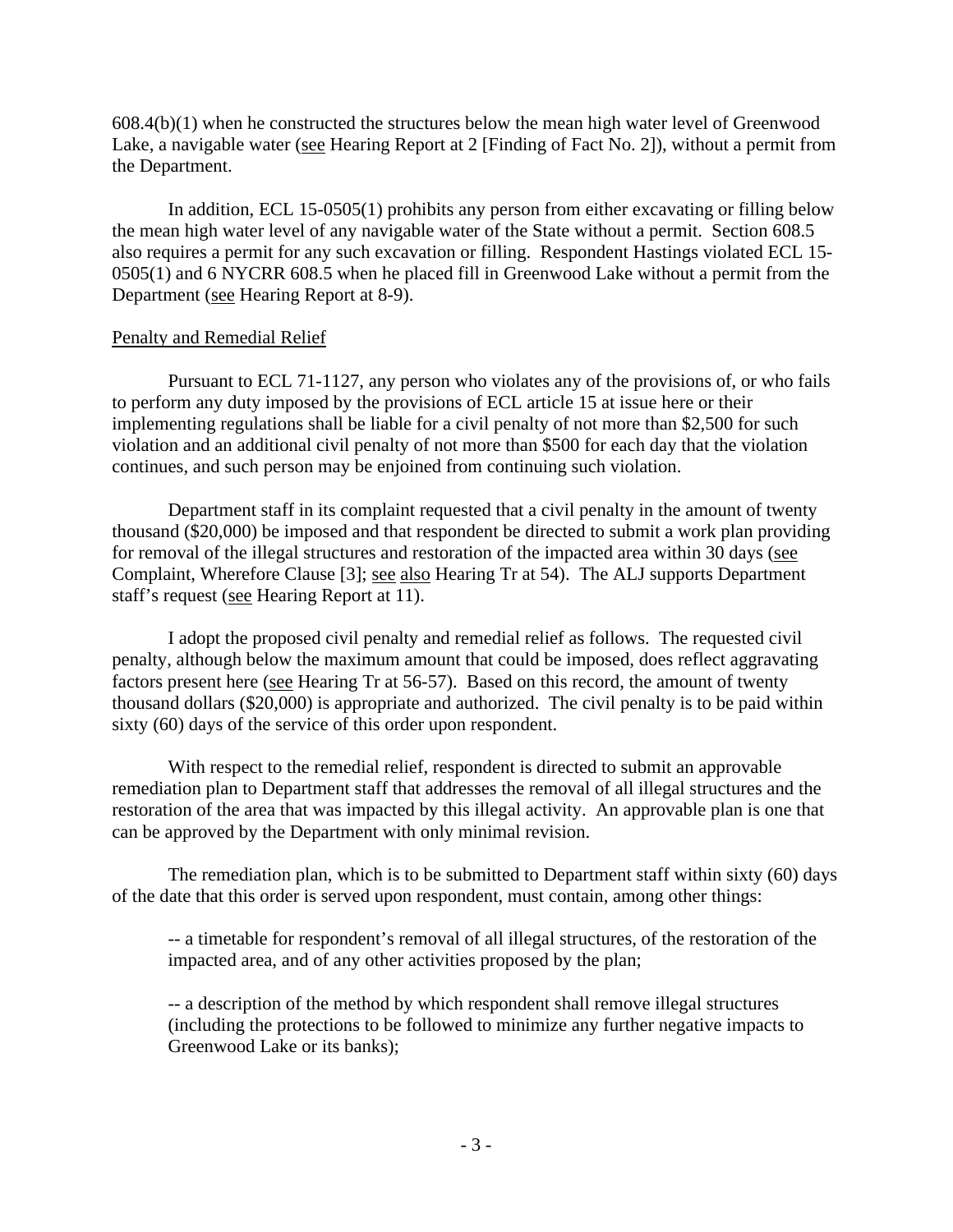-- the names of the facility(ies) where any removed material will be disposed and the requirement that respondent shall submit receipts for any such disposal; and

-- the manner by which respondent shall furnish photographs that show the appearance of the area before and after removal/restoration.

I encourage respondent to discuss the preparation of the work plan with Department staff prior to its submission to ensure that the work plan incorporates all components that staff would require for this type of remedial relief.

Respondent may, upon good cause shown, request an extension of the remediation plan submission date, milestone dates contained in the plan or the civil penalty payment date. Any such request must be in writing, setting forth the reasons for the request, and submitted to Department staff in DEC Region 3. The granting of any extension shall be within the discretion of Department staff.

**NOW, THEREFORE**, having considered this matter and being duly advised, it is **ORDERED** that:

- I, Based on the record of this proceeding, respondent Eric D. Hastings violated:
	- A. ECL 15-0503(1)(b) and 6 NYCRR 608.4(b)(1) when respondent Hastings constructed a bulkhead and related structures on his property below the mean high water level of Greenwood Lake, without a permit from the Department; and
	- B. ECL 15-0505(1) and 6 NYCRR 608.5 when respondent Hastings placed fill in Greenwood Lake, a navigable water of the State, without a permit from the Department.
- II. A civil penalty in the amount of twenty thousand dollars (\$20,000) is hereby assessed upon respondent Eric D. Hastings. Respondent shall pay the civil penalty by check, cashier's check or money order made payable to the New York State Department of Environmental Conservation within sixty (60) days of the service of this order upon him. Such payment shall be submitted to:

Elisa Chae, Esq. NYS Department of Environmental Conservation Region 3 (Office of General Counsel) 21 South Putt Corners Road New Paltz, New York 12561.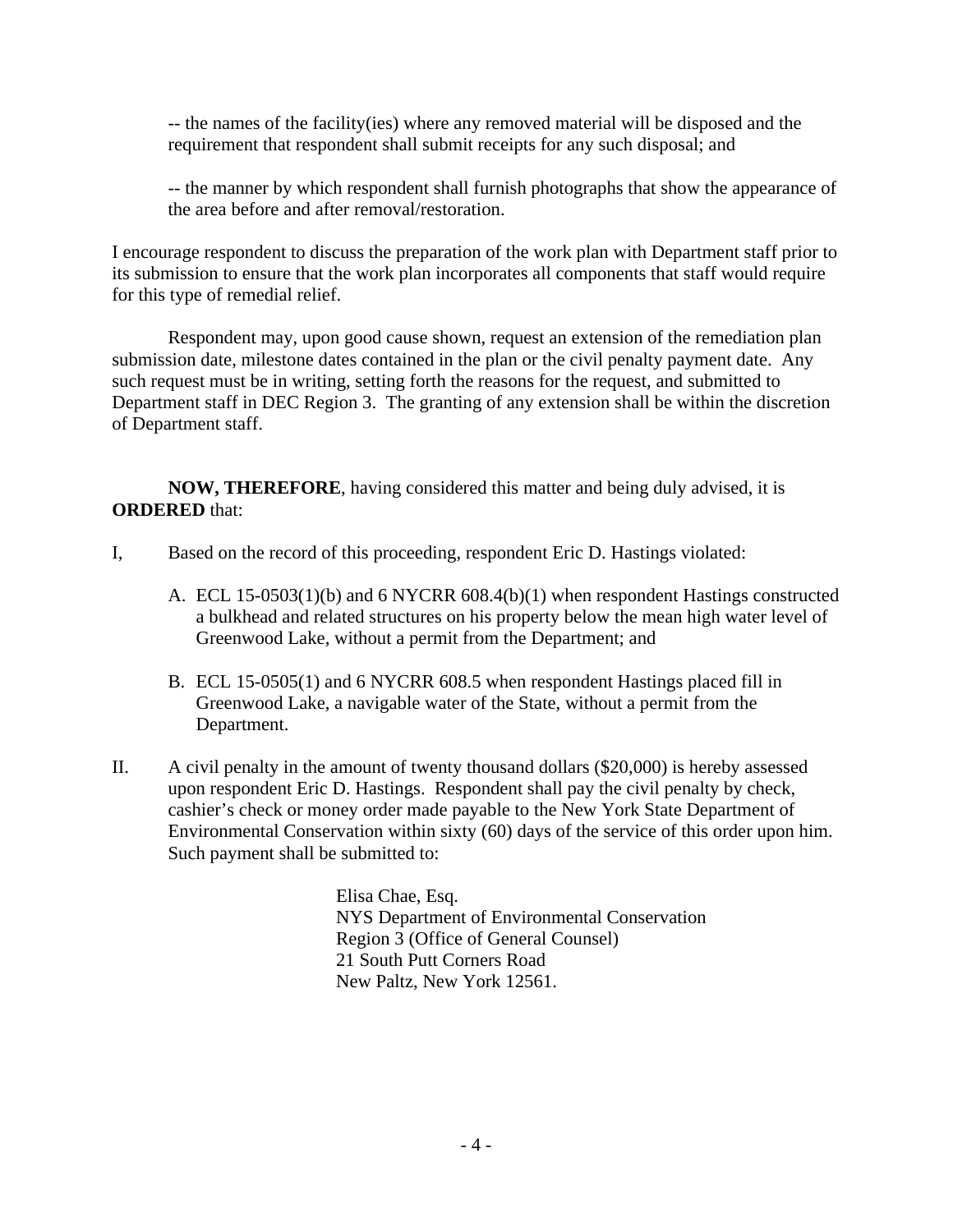III. Within sixty (60) days of the date of the service of this order upon respondent, respondent Eric D. Hastings is to submit an approvable remediation plan to Department staff that addresses the removal of all illegal structures and the restoration of the area that has been impacted by this illegal activity. An approvable plan is one that can be approved by the Department with only minimal revision.

The remediation plan, which is to be submitted to Department staff must contain, among other things:

- A. a timetable for respondent's removal of all illegal structures, of the restoration of the impacted area, and of any other activities proposed by the plan;
- B. a description of the method by which respondent shall remove illegal structures (including the protections to be followed to minimize any further negative impacts to Greenwood Lake or its banks);
- C. the names of the facility(ies) where any removed material will be disposed and the requirement that respondent shall submit receipts for any such disposal; and
- D. the manner by which respondent shall furnish photographs that show the appearance of the area before and after removal/restoration.
- IV. Respondent Hastings shall submit the remediation plan referenced in Paragraph III of this order to:

Brian Drumm Bureau of Ecosystem Health and Management NYS Department of Environmental Conservation Region 3 21 South Putt Corners Road New Paltz, New York 12561.

- V. Respondent may, upon good cause shown, request an extension of the remediation plan submission date, milestone dates contained in the plan or the civil penalty payment date. Any such request must be in writing, setting forth the reasons for the request, and submitted to Department staff in DEC Region 3. The granting of any extension shall be within the discretion of Department staff.
- VI. Any questions or other correspondence regarding this order shall be addressed to Elisa Chae, Esq., at the address referenced in Paragraph II of this order.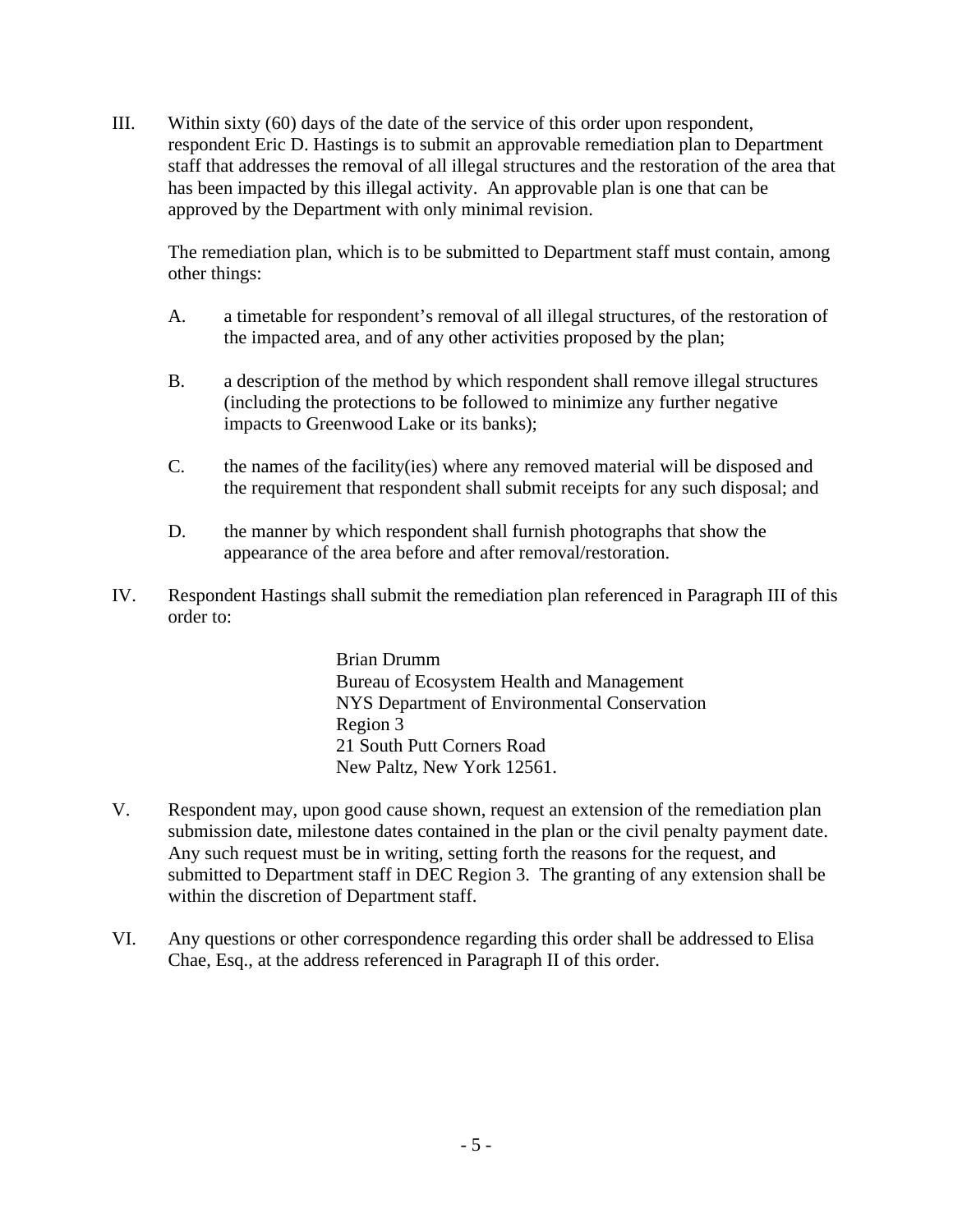VII. The provisions, terms and conditions of this order shall bind respondent Eric D. Hastings and his agents, successors and assigns, in any and all capacities.

> For the New York State Department of Environmental Conservation

 $\mathbf{By:} \quad \_/s/$ 

 Basil Seggos Commissioner

Dated: May 11, 2020 Albany, New York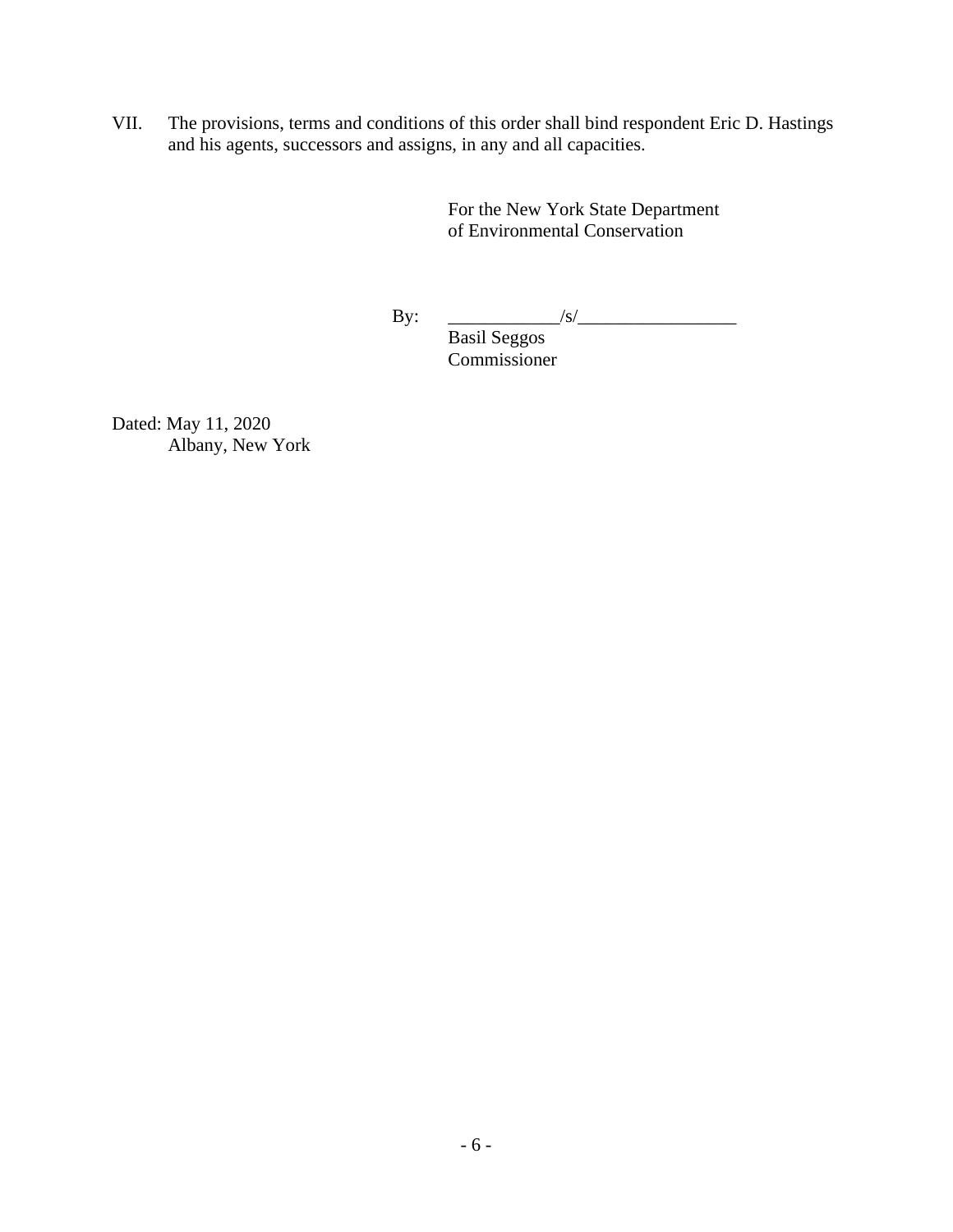# NEW YORK STATE DEPARTMENT OF ENVIRONMENTAL CONSERVATION 625 Broadway Albany, New York 12233-1550

In the Matter

- of -

Alleged Violations of Article 15 of the Environmental Conservation Law of the State of New York, and Title 6 of the Official Compilation of Codes, Rules, and Regulations of the State of New York Part 608

by

Eric D. Hastings, Respondent

Case No: R3-20180503-81

Hearing Report

- by -

 $/s/$ 

Daniel P. O'Connell Administrative Law Judge

November 1, 2019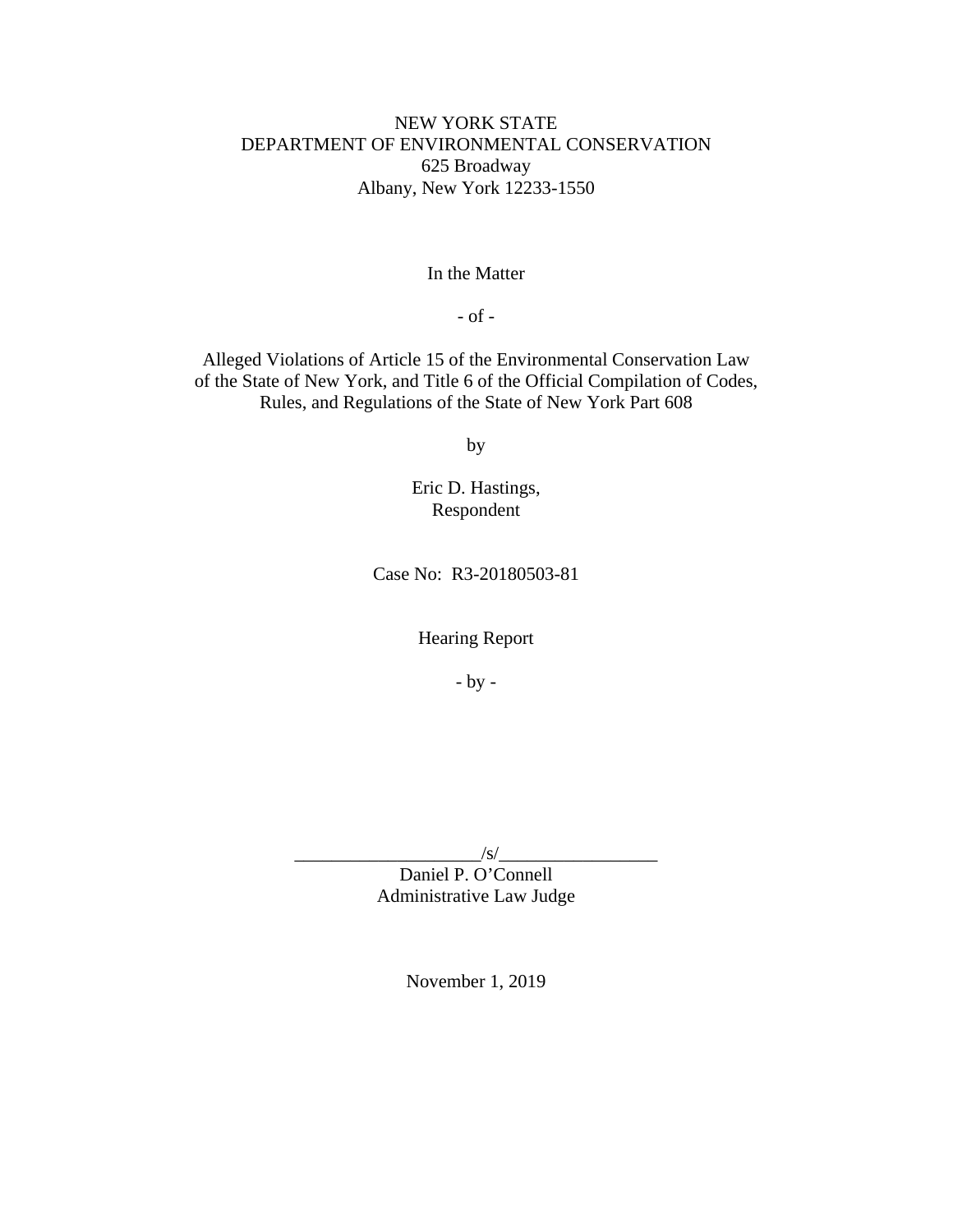#### **Proceedings**

 Staff of the New York State Department of Environmental Conservation (Department staff) commenced the captioned enforcement proceeding with service of a notice of hearing, and complaint both dated April 16, 2019 upon Eric D. Hastings (Respondent). In the first cause of action, staff alleged that Mr. Hastings violated Environmental Conservation Law of the State of New York (ECL) § 15-0503(1)(b), and implementing regulations at Title 6 of the Official Compilation of Codes, Rules, and Regulations of the State of New York (6 NYCRR) 608.4(b)(1) when he constructed a concrete platform in regulated waters without a permit from the Department. In the second cause of action, staff alleged that Mr. Hastings violated ECL 15- 0505(1) and 6 NYCRR 608.5 when he placed fill below the mean high water level in navigable waters of the State.

 The site of the alleged violations is on property owned by Mr. Hastings located at 32 Edgemere Avenue in the Village of Greenwood Lake (Orange County). Respondent's property is adjacent to Greenwood Lake. According to the complaint, the alleged violations commenced on April 18, 2018, and have continued to date. For the alleged violations staff seeks an Order from the Commissioner directing Mr. Hastings to remove the unpermitted structures and fill from Greenwood Lake, and to pay a total civil penalty of \$20,000.

 Mr. Hastings filed an answer dated May 2, 2019. He denied the alleged violations asserted in the April 16, 2019 complaint, and requested that the Commissioner dismiss the charges.

 Subsequently, Department staff filed a statement of readiness dated May 16, 2019 with the Office of Hearings and Mediation Services (OHMS). I was assigned to the case on May 20, 2019. On May 30, 2019, I issued a notice of hearing scheduling the adjudicatory hearing for 10:00 a.m. on Tuesday, July 23, 2019 at the Department's Region 3 office located at 21 South Putt Corners Road, New Paltz, New York.

 The hearing commenced as scheduled. Elisa E. Chae, Esq., Assistant Regional Attorney, represented Department staff. Brian Drumm, from the Bureau of Ecosystem Health and Management, testified for staff. Eric Hastings appeared pro se, and testified. In addition, George Vurno, Esq., served as Mr. Hastings' "advisor" during the hearing (Transcript [Tr.] at 1), and testified. During the hearing (Tr. at 11-13), I granted Department staff's request to take official notice of ECL article 15 and 6 NYCRR part 608 (*see* 6 NYCRR 622.11[a][5]).

 The hearing concluded on July 23, 2019. Upon receipt of the hearing transcript on August 13, 2019, the record of the proceeding closed.

#### **Findings of Fact**

1. Eric Hastings owns property at 32 Edgemere Avenue in the Village of Greenwood Lake (Orange County), New York. Mr. Hastings' property is adjacent to Greenwood Lake. (*See* Exhibit 1; Tr. at 85-87, 119.)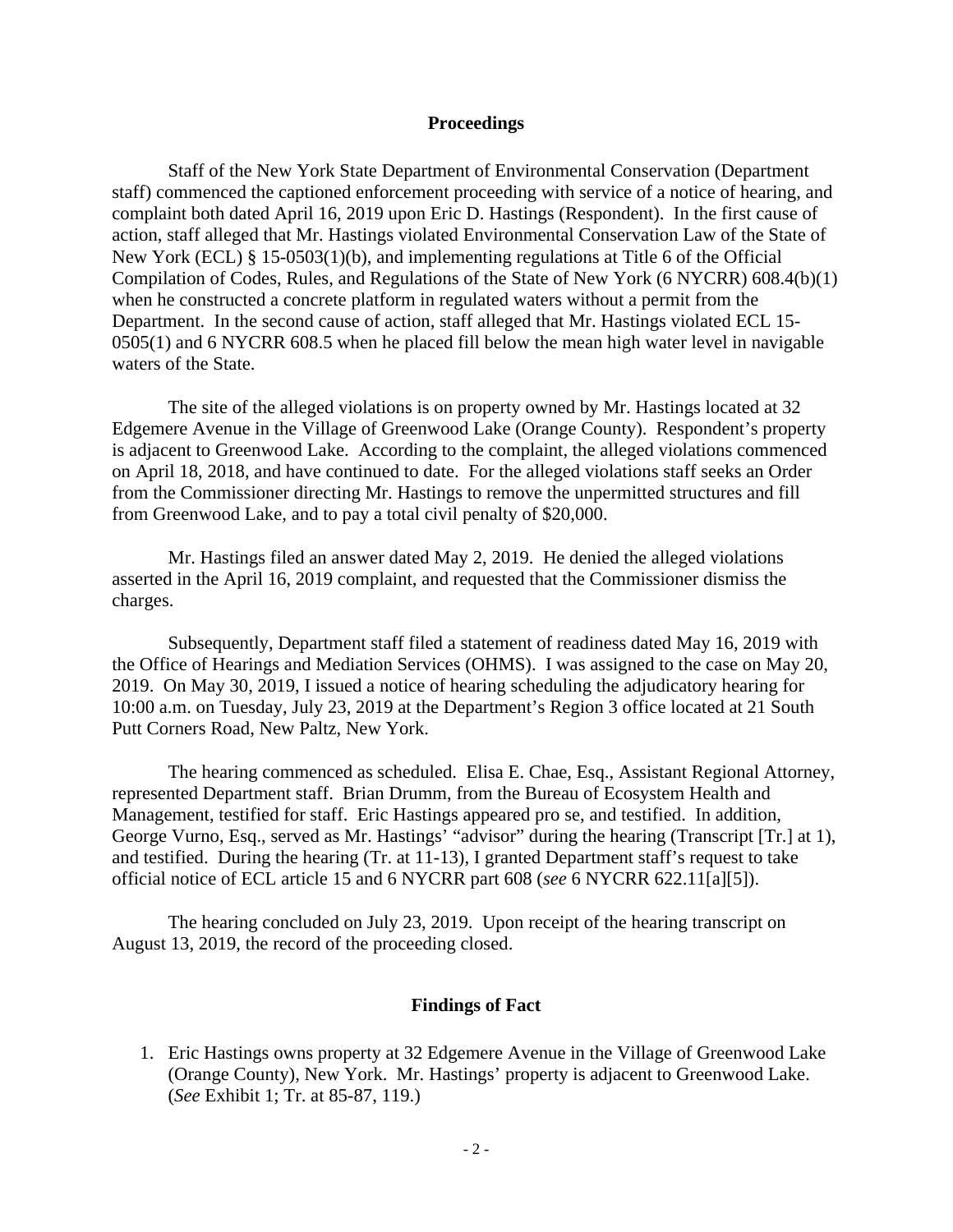- 2. Greenwood Lake is a navigable water of New York State located on the Orange County border with the State of New Jersey. It is a Class A surface water. With such a classification, these waters may be used as a potable water source and for primary and secondary contact recreation. In addition, Class A surface waters must be suitable for fish propagation and survival. (*See* 6 NYCRR 701.6[a] and 865.6; Tr. at 17-18.)
- 3. The water level of Greenwood Lake is controlled by a dam located on the southern end of the lake in the State of New Jersey. Periodically, the dam is opened from October to the end of January, and the water level of Greenwood Lake is lowered. During this period, the Village of Greenwood Lake will issue building permits for proposals located in the village along the shoreline of the lake. (Tr. at 59-60, 75, 90.)
- 4. On September 12, 2016, staff at the Department's Region 3 office in New Paltz, New York, received a joint permit application signed by Mr. Hastings on September 6, 2016. With the joint application (Application No. 3-3354-00581/00003), Mr. Hastings sought approval from the Department to construct a new 75 linear foot bulkhead along the shore of Greenwood Lake. The proposed project also included a platform (75 feet x 12 feet [900 square feet]) cantilevered over the length of the bulkhead, and a dock (75 feet x 6 feet [450 square feet]) extending from the proposed bulkhead into the water. The joint application included three drawings of the proposal. Mr. Hastings provided copies of the joint application to the US Army Corps of Engineers, the New York State Office of General Services, the New York State Department of State, and the Village of Greenwood Lake. (*See* Exhibits 1 and 11; Tr. at 10-11, 15-18, 85-86.)
- 5. With respect to the September 6, 2016, joint permit application filed by Mr. Hastings, Department staff issued a notice of incomplete application (NOIA) dated October 20, 2016. Among other things, the NOIA stated that permit issuance was not likely due to the excessive size of the proposal, and the volume of fill that would be placed in Greenwood Lake, below mean high water. (*See* Exhibit 2; Tr. at 18-21.)
- 6. With a cover letter dated November 16, 2016, Mr. Hastings provided revised plans after staff met with Mr. Hastings at the site. In the revised plans, the width of the platform was reduced from 12 feet to 8 feet, and it would not be cantilevered over the bulkhead. The toe of the 75 linear foot bulkhead supporting the platform would be placed at the high water mark, and three floating docks would extend from the bulkhead into the lake. The floating docks would be removed during the winter. (*See* Exhibit 4; Tr. at 28-30.)
- 7. After reviewing the revised plans, Department staff issued a notice of no jurisdiction dated December 6, 2016. The December 6, 2016 notice provided a description of the proposal based on Mr. Hastings' revised plans filed under cover of letter dated November 16, 2016. The notice limited the width of the platform to 8 feet, and noted that the 75 linear foot bulkhead would be installed landward of the high water mark level thereby ensuring that no fill would be placed in Greenwood Lake. The notice also authorized the installation of three floating docks (two at 4 feet x 15 feet, and one at 4 feet x 7 feet) extending from the bulkhead into the lake. According to the December 6, 2016 notice,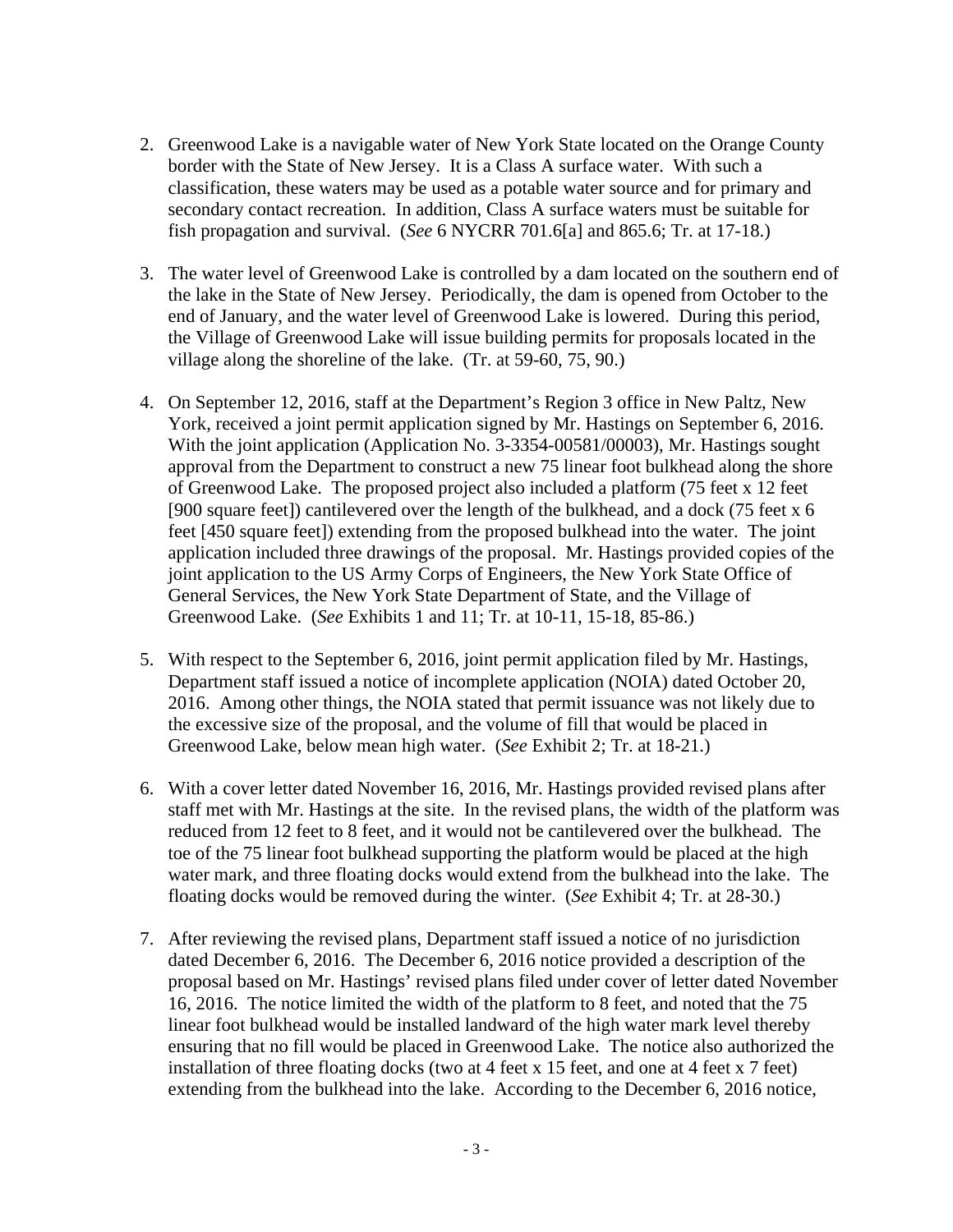the total area of these docks could not exceed 4,000 square feet. (*See* Exhibit 5; Tr at 30- 34.)

- 8. Department staff did not issue a permit for the proposal described in the September 6, 2016 joint permit application (*see* Exhibits 1 and 2; Tr. at 21, 34).
- 9. On April 18, 2018, Department staff visited Mr. Hastings' property. Staff subsequently returned to the site on June 3, 2018, and photographed the structures installed at the site by either Mr. Hastings or his contractor. The photographs show a bulkhead extending into Greenwood Lake, below the high water mark level by approximately one foot. The width of the platform extending from the shoreline to the top of the bulkhead was 12 feet; it did not cantilever over the bulkhead. (*See* Exhibits 6 and 9; Tr at 35, 42-46, 50-52, 77- 79.)
- 10. After staff's June 3, 2018 site visit, Department staff prepared a notice of violation (NOV) dated June 14, 2018. With an email dated June 14, 2018, staff sent the NOV and a draft order on consent to Mr. Hastings. According to the June 14, 2018 NOV, the structure installed at the site does not conform with the revised plans submitted with Mr. Hastings' November 16, 2016 cover letter, which Department staff had incorporated by reference into the December 6, 2016 notice of no jurisdiction. (*See* Exhibit 8; Tr. at 46- 47.)
- 11. The elevation of the toe of the bulkhead constructed in Greenwood Lake on Mr. Hastings' property is not part of this hearing record.

### **Discussion**

I. Liability

 In two causes of action, the April 16, 2019 complaint alleged that Mr. Hastings violated provisions of ECL article 15, title 5 (Protection of Water), and implementing regulations at 6 NYCRR part 608 (Use and Protection of Waters) when he constructed various structures in Greenwood Lake without a permit from the Department. Each cause of action is discussed below.

### A. First Cause of Action

 In the first cause of action, staff alleged that Mr. Hastings violated ECL 15-0503(1)(b) and implementing regulations at 6 NYCRR 608.4(b)(1) when he constructed a concrete platform in Greenwood Lake, a regulated waterbody, without a permit from the Department. According to the complaint, the violation began on April 18, 2018, and continued for about a year.

 Pursuant to ECL 15-0503(1)(b), a permit from the Department is required to construct any dock, platform, or other structure in, on, or above protected waters of the State (*see also* 6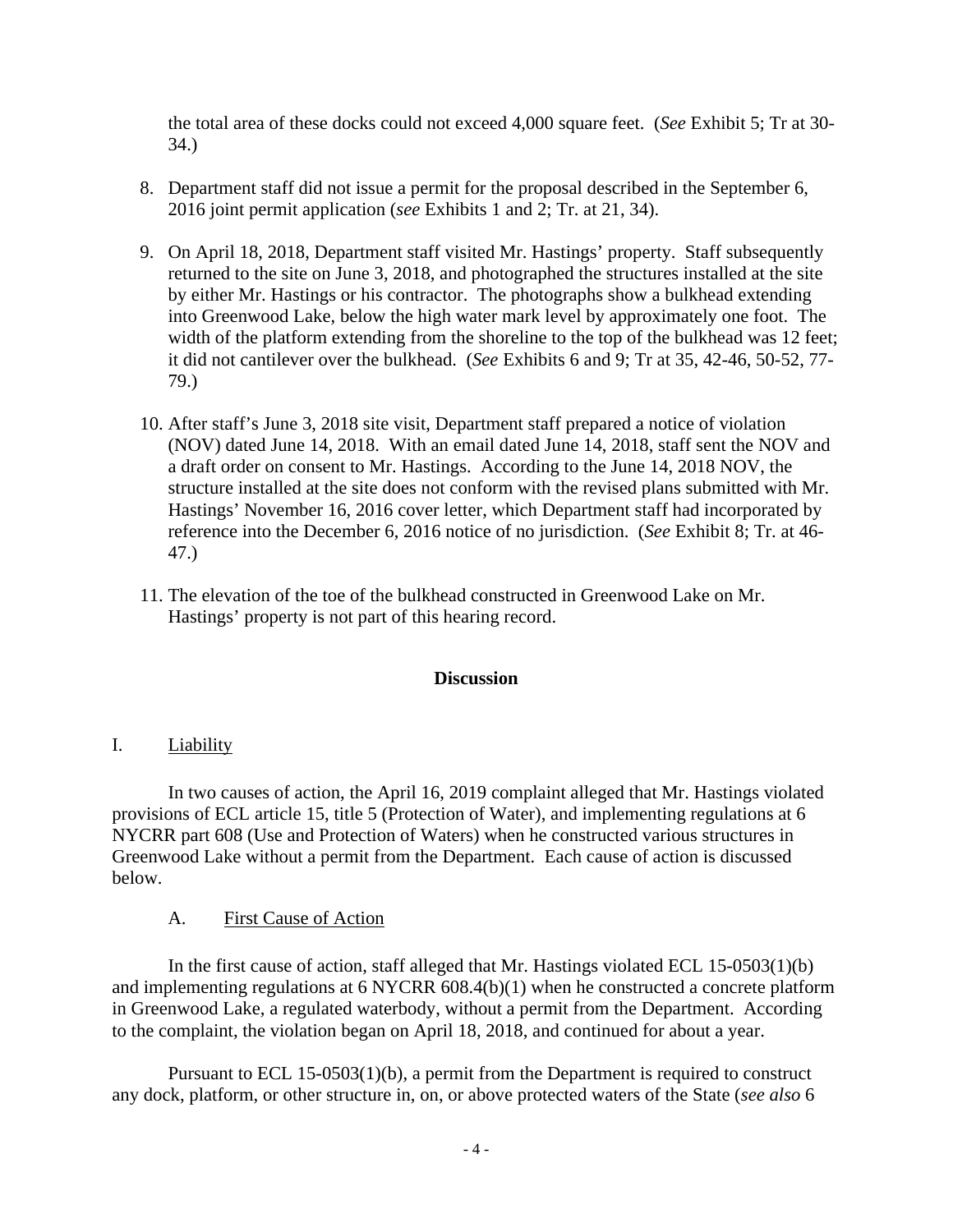NYCRR 608.4[a] and [b]). The Commissioner may delegate permitting authority to a local government to administer a local law or ordinance that provides environmental protection comparable to, or greater than, the requirements outlined in ECL 15-0503(1)(b) and the implementing regulations (*see* ECL 15-0503[1][c]). Pursuant to ECL 15-0503(3)(a), a permit is not required when a structure provides dockage for five or fewer boats, and the total docking area is less than 4,000 square feet (*see also* 6 NYCRR 608.4[c][2]).

 The terms *mean low water*, and *mean high water* are defined in the regulations at 6 NYCRR 608.1(r). These terms mean, respectively,

the approximate average low water level or high water level for a given body of water at a given location, that distinguishes between predominantly aquatic and predominantly terrestrial habitat…

The definition further identifies four methods for making the distinction between predominantly aquatic and predominantly terrestrial habitat. They are as follows:

- 1. available hydrologic data, calculations, and other relevant information concerning water levels (*e.g.*, discharge, storage, tidal, and other recurrent water elevation data); (mean high water elevations are established, using this method, for certain waterbodies as presented in section 608.11 of this Part);
- 2. vegetative characteristics (*e.g.*, location, presence, absence or destruction of terrestrial or aquatic vegetation);
- 3. physical characteristics (*e.g.*, clear natural line impressed on a bank, scouring, shelving, or the presence of sediments, litter or debris); and
- 4. other appropriate means that consider the characteristics of the surrounding area (6 NYCRR 608.1[r][1] - [4]).

 A table of mean high water elevations is presented at 6 NYCRR 608.11(a) for various waterbodies in New York State. The waterbodies are grouped by their respective drainage basins in the State, and their respective index numbers are provided.<sup>1</sup> For each body of water, the relevant US Geological Service (USGS) gaging station number is provided, and the mean high water elevation at the gaging station is expressed in feet above mean sea level based on various elevation data sets (*see* 6 NYCRR 608.11[a], *see notes* a, b, and c).

 Department staff witness, Brian Drumm, is a Biologist II from the Region 3 Bureau of Ecosystem Health Management. Mr. Drumm explained that Greenwood Lake is not listed in the table provided at 6 NYCRR 608.11(a). As a result, Mr. Drumm concluded that the first methodology identified in  $6$  NYCRR  $608.1(r)(1)$  does not apply to determining the mean high water level of Greenwood Lake. Mr. Drumm explained further that he relied on the second and

<sup>&</sup>lt;sup>1</sup> For the meaning of "index numbers" *see* 6 NYCRR part 865 et seq.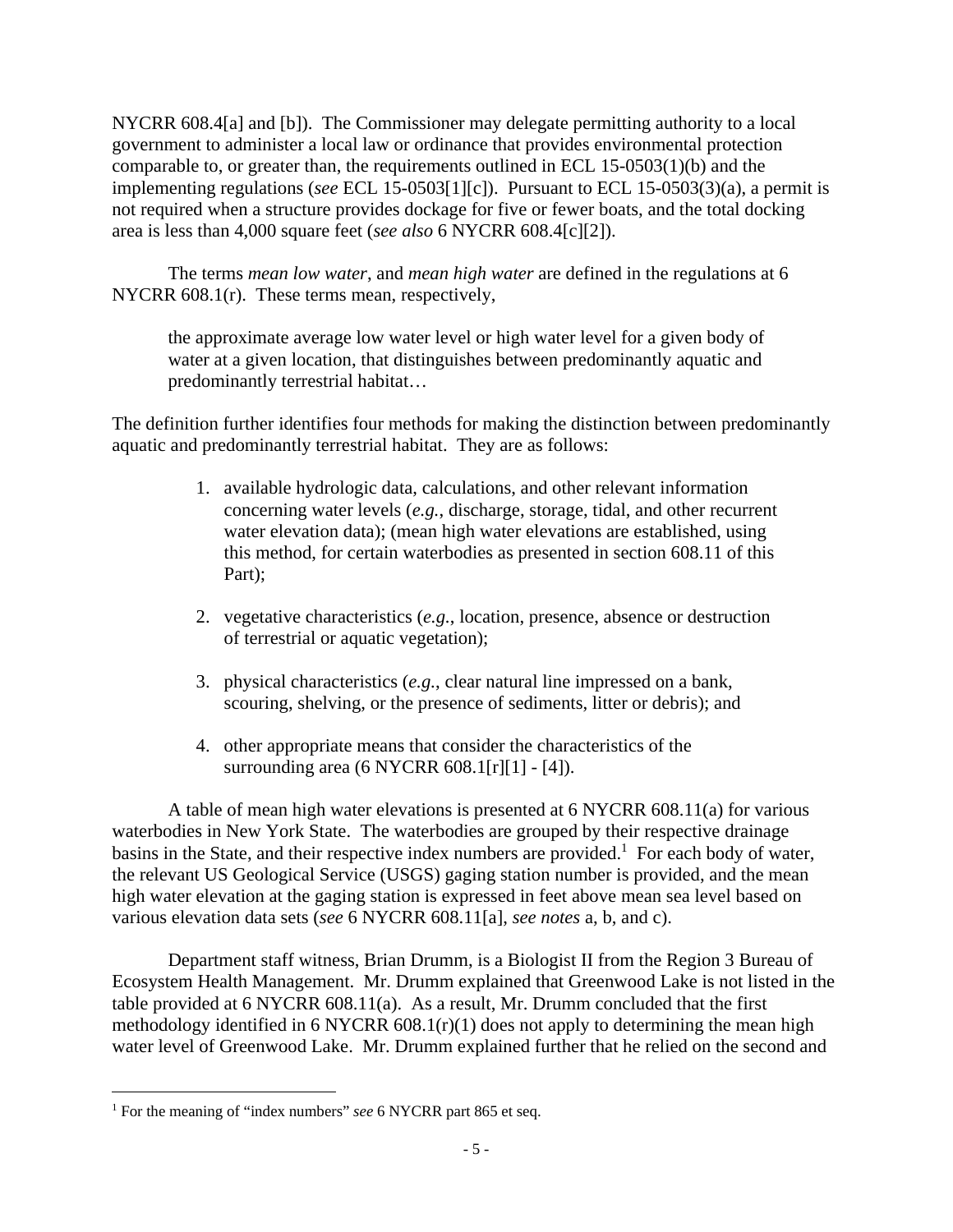third methods, as prescribed in the regulations, for determining the mean high water level of Greenwood Lake in the vicinity of the project site. (Tr. at 7, 26-27, 60, 72-73, 76.)

 Exhibits 6 and 7 are two sets of photographs taken by Department staff that depict the structures at issue in this proceeding. In the June 3, 2018 photographs (*see* Exhibit 6), Mr. Drumm identified the vegetative characteristics that distinguish between the predominately aquatic and terrestrial habitats along the shoreline. In addition, Mr. Drumm observed the scourline along the concrete blocks of the bulkhead, which is located above the toe of the bulkhead by about one foot. These circumstances establish that the toe of the bulkhead is located below the mean high water level of Greenwood Lake. (Tr. at 35, 42-46, 50-52, 77-79.)

 During the hearing, Mr. Hastings made two claims about the Department's jurisdiction over the structures at issue in this proceeding. The first is that all construction took place above the mean high water level of Greenwood Lake (Tr. at 85). The second is that the Village of Greenwood Lake issued a building permit, as the Department's agent, that authorized the construction of the platform and the bulkhead (Tr. at 88-90, 97, 117-119, 123, 138-142).

 Mr. Hastings testified that the water level of Greenwood Lake has been at, or above, flood stage. The basis for his statement is that water continues to flow over the dam at the southern end of the lake.  $(Tr. at 114.)^2$  As a result, Mr. Hastings argued that the water level of Greenwood Lake was uncharacteristically high when Department staff visited his property in April 2018 and June 2018 (*see* Exhibit 6; Tr. at 36-37, 70, 73).

 Mr. Vurno objected to staff's reliance on vegetative and physical characteristics to determine the mean high water level of Greenwood Lake (*see* 6 NYCRR 608.1[r][2] and [3]). He characterized staff's reliance on these methods as "a rule of thumb," and argued that these methods should not be applied here. In the alternative, Mr. Vurno recommended that the elevation of the dam should serve as the mean high water level of Greenwood Lake. (Tr. at 71, 147-149.)

 Consistent with Mr. Drumm's testimony (Tr. at 26-27, 72), Greenwood Lake is not listed in the table provided at 6 NYCRR 608.11(a). Staff, however, offered Exhibit 10, which depicts two graphs based on data collected at USGS Gaging Station 01383000, which is located near the dam in Awosting, New Jersey. The upper graph on Exhibit 10 shows water surface elevations above NAVD 1988<sup>3</sup> from May 27, 2019 to June 10, 2019. From the upper graph of Exhibit 10, elevation values include: 618.65 ft. on May 27, 2017; 618.85 feet on May 31, 2019; and 618.50 feet on June 10, 2019. The lower graph depicted on Exhibit 10 shows water surface elevations above NAVD 1988 at six month intervals from July 2016 to July 2019. (Tr. at 68-70.)

<sup>2</sup> *See also* Mr. Vurno's testimony at 148-150.

<sup>3</sup> North America Vertical Datum (NAVD) 1988.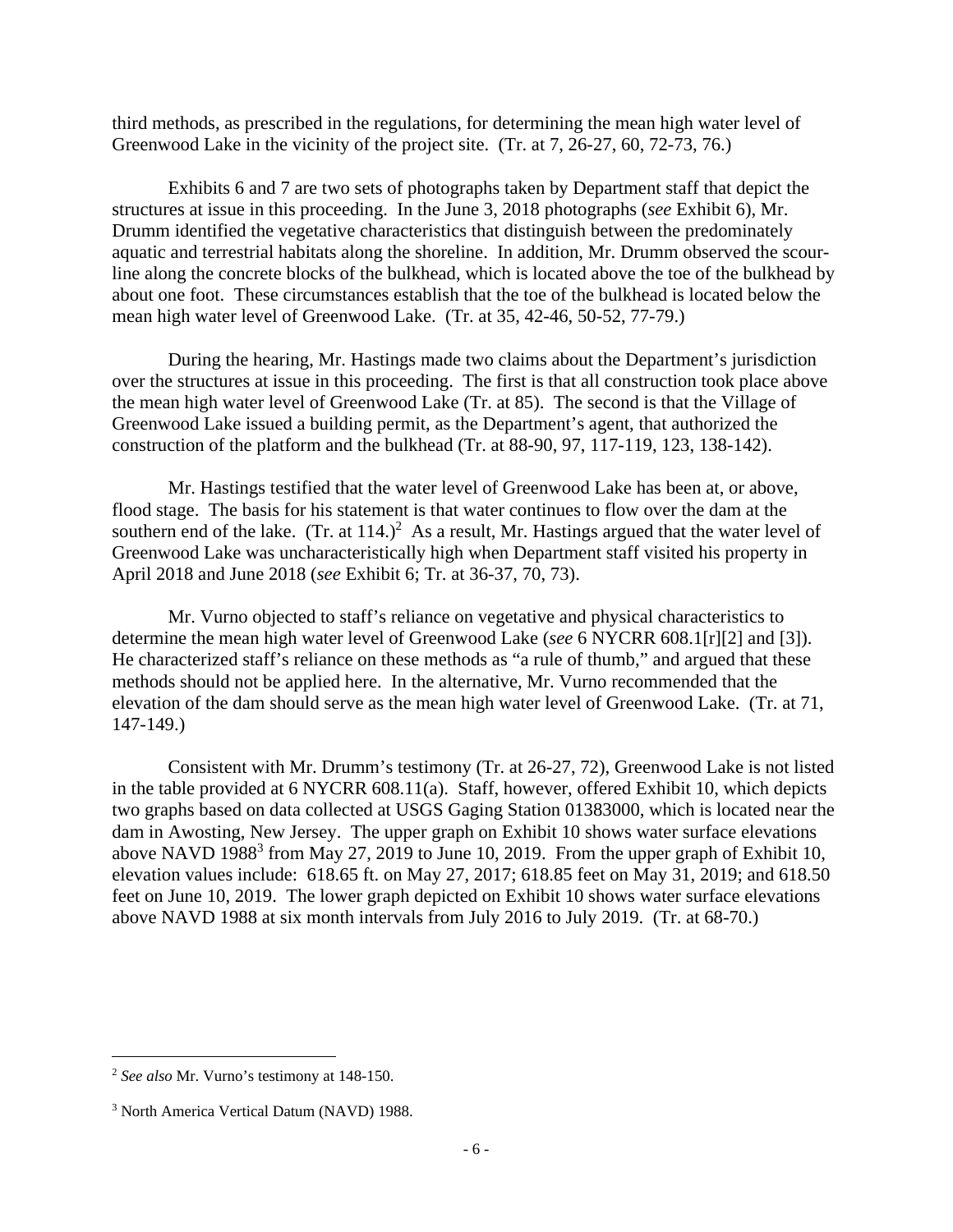Neither Mr. Hastings nor Mr. Vurno offered any information about the USGS gaging station at Awosting, New Jersey, or the elevation of the top of the dam.<sup>4</sup> In addition, and more significant, these witnesses did not provide any information about the elevation of the toe of the bulkhead. Absent this information, the elevation of toe of the bulkhead cannot be compared to the elevation of either the top of the dam or the data reported in Exhibit 10. Such a comparison could show whether the elevation of the toe of the bulkhead is above or below the mean high water level of Greenwood Lake by "other appropriate means" (6 NYCRR 608.1[r][4]). Although provided the opportunity at the hearing, Mr. Hastings did not present sufficient information to apply an alternative method for determining the mean high water level of Greenwood Lake as authorized by 6 NYCRR 608.1(r)(4) (*see* 6 NYCRR 622.4[c] and 622.11[b][2]).

 Mr. Hastings explained that after staff issued the October 20, 2016 NOIA, members of staff, including Mr. Drumm, Mike Frats, and Tracy O'Malley, came to his property in November 2016, and discussed his proposal. During the site visit, Mr. Hastings said that Mr. Drumm located the mean high water level on the shoreline, and Mr. Hastings noted the level. Subsequently, when Mr. Hastings revised the proposal, he attempted to locate the toe of the bulkhead above the mean high water level based on staff's site visit. (Tr. at 21-22, 67, 84-85.)

 As part of his direct case, Mr. Hastings offered Exhibits 12 and 14 to demonstrate that he did not violate ECL 15-0503(1)(b) and 6 NYCRR  $608.4(b)(1)$ . Exhibit 12 is a copy of the building permit (#16-07815) issued by the Village of Greenwood Lake to Mr. Hastings. The building permit is dated December 20, 2016, and was effective for one year. The permit authorized the construction of a bulkhead during the seasonal drawdown. The permit noted that the Department had approved the proposal. Mr. Hastings requested and obtained a six month renewal, and the Village extended the expiration date of the building permit to June 20, 2017. (Tr. at 88-91, 97-99.)

 Exhibit 14 is a copy of a certificate of compliance from the Village of Greenwood Lake dated December 12, 2017. The certificate references the building permit (#16-07815), which the Village initially issued on December 20, 2016. The certificate states as follows:

WORK DESCRIPTION: BULKHEAD DURING DRAWDOWN DEC APPROVED PASSED – Final Inspection

 According to Mr. Hastings, the Village of Greenwood Lake serves as the Department's agent, and the Village's building inspector supervises construction activities along the shore of Greenwood Lake during the drawdown. Mr. Hastings maintained that the Village's building permit (Exhibit 12) and the certificate of compliance (Exhibit 14) demonstrate that he did not violate the ECL or the regulations when he constructed the bulkhead on his property. (Tr. at 89- 90, 118, 138-142.)

<sup>4</sup> Both witnesses are members of the Greenwood Lake Commission. After the creation of the Greenwood Lake Commission, then Governor George Pataki appointed Mr. Vurno to the Greenwood Lake Commission as the representative from New York State (*see* L 2002, ch 47 [Greenwood Lake Protection Act] § 3.A). (Tr. at 141, 143- 144, 146.)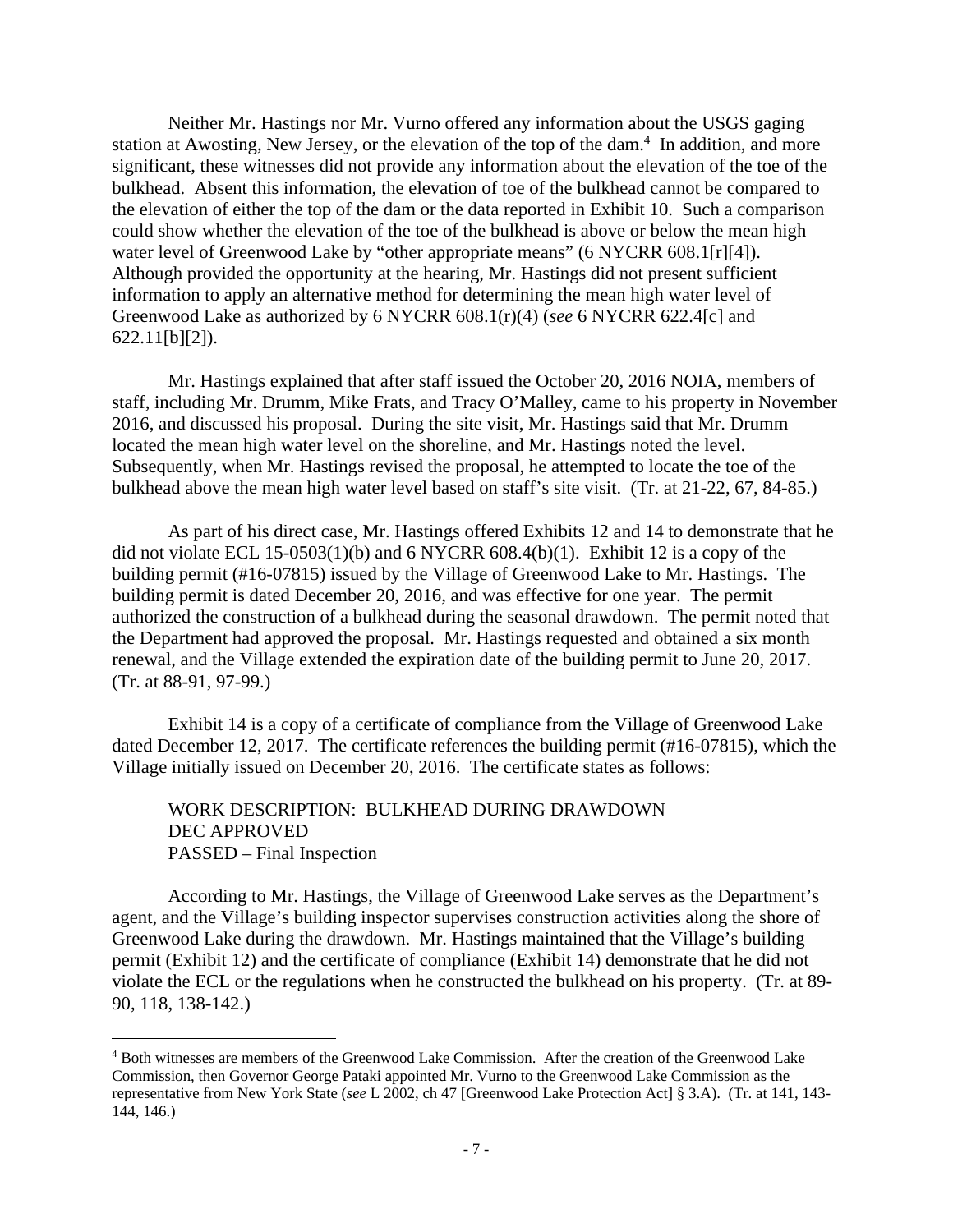As noted above, ECL 15-0503(1)(c) allows the Commissioner to delegate permitting authority to a local government to administer a local law or ordinance that provides environmental protection comparable to, or greater than, the requirements outlined in ECL 15-  $0.05(1)(b)$  and the implementing regulations. Demonstrating that such a delegation exists is a necessary element to prove a claim that the Village of Greenwood Lake serves as the Department's permitting agent.<sup>5</sup> Mr. Hastings, however, offered nothing at the hearing to establish the requisite condition, though given the opportunity to do so (*see* 6 NYCRR 622.4[c] and 622.11[b][2]). Absent a showing that the Commissioner issued a delegation to the Village of Greenwood Lake pursuant to ECL 15-0503(1)(c), I do not accept Mr. Hastings' contention that the Village of Greenwood Lake served as the Department's permitting agent with respect to the structures at issue in this proceeding.

 Moreover, Exhibit 12, which is a copy of the building permit issued by Village of Greenwood Lake, is incomplete for the following reasons. The project description provided on the Village's building permit application form is "bulkhead on lake front, no existing." The Village's building permit states, in pertinent part:

This is to certify that permission is hereby granted for: BULKHEAD DURING DRAWDOWN DEC APPROVED

However, Exhibit 12 does not include a copy of the Department's permit or approval, or copies of the approved plans and drawings. In the alternative, Exhibit 12 does not incorporate by reference any documents reviewed and approved by the Department related to the construction of the bulkhead and related structures on Mr. Hastings' property. In this case, the project acceptable to Department staff was outlined in the December 6, 2016 notice of no jurisdiction (*see* Exhibit 5) plus the revised drawings submitted with Mr. Hastings' November 16, 2016 cover letter (*see* Exhibit 4). Department staff's December 6, 2016 notice of no jurisdiction incorporates, by reference, the revised drawings submitted under cover of letter dated November 16, 2016.

 Upon review of Exhibit 12, I cannot determine what proposal the Village reviewed, and ultimately determined to be in compliance with the Department's approval (*see* Exhibit 14). Based on the October 20, 2016 NOIA (*see* Exhibit 2), the Department would have denied the original proposal submitted with the September 6, 2016 permit application (*see* Exhibit 1). Department staff did not issue any permit to Mr. Hastings (Tr. at 21, 34). The Department's December 6, 2016 notice of no jurisdiction (*see* Exhibit 5) incorporated by reference the revised plans that Mr. Hastings submitted to the Department with his cover letter dated November 18, 2016 (*see* Exhibit 4). Nevertheless, the bulkhead and related structures constructed at the site are consistent with the initial proposal and related drawings, rather than the revised drawings (*see* Exhibit 6; *compare* Exhibits 1 and 4). Given the incomplete nature of Exhibit 12, I find it to be unreliable and, therefore, assign it no weight.

<sup>&</sup>lt;sup>5</sup> Department staff denied that the Commissioner had authorized any delegation to the Village of Greenwood Lake. Rather the Village and DEC work together under a general permit with respect to drawdown activities. (Tr. at 153.)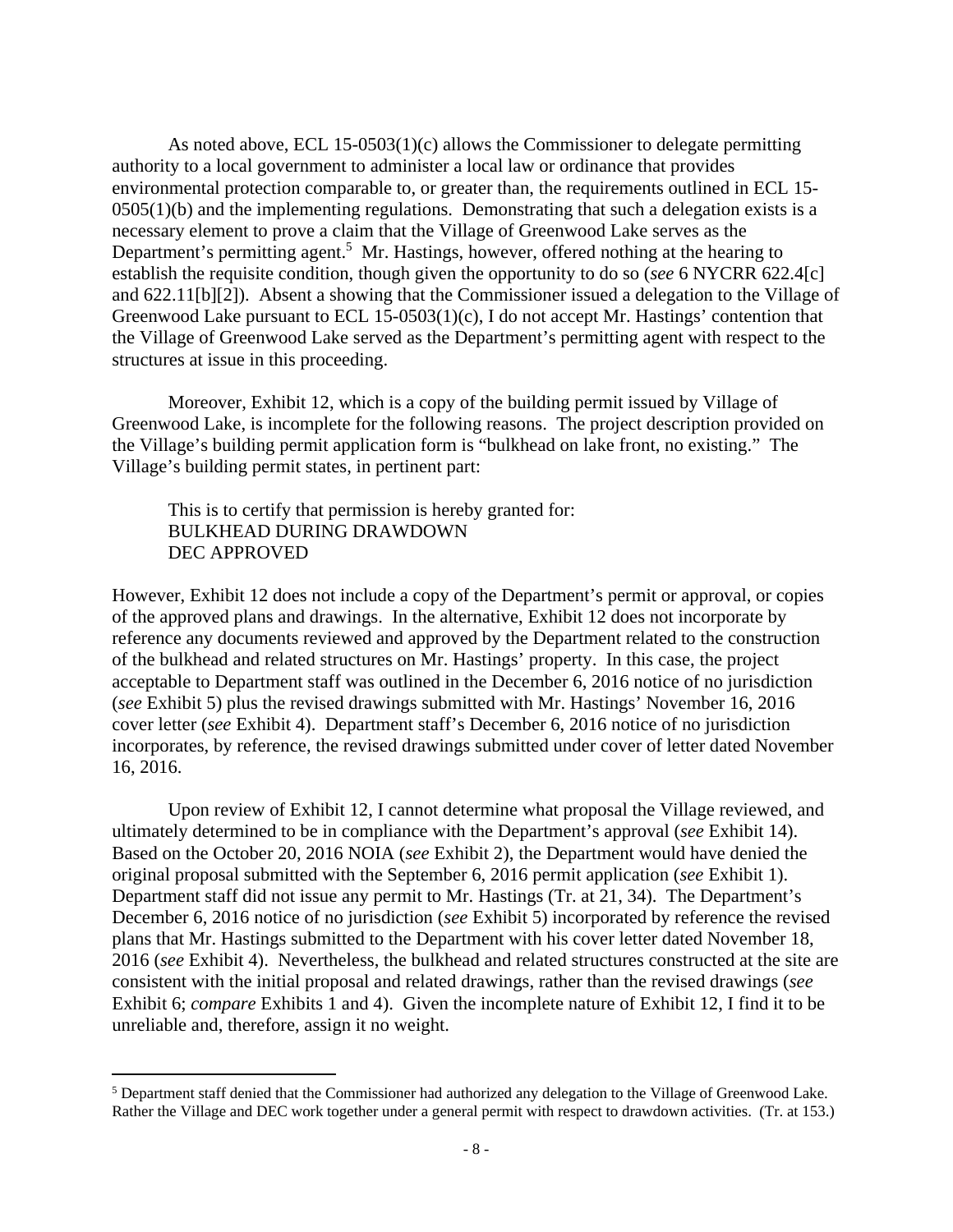Based on the foregoing, I conclude that Mr. Hastings failed to demonstrate that the bulkhead constructed at the site is located above the mean high water level of Greenwood Lake. In addition, Mr. Hastings did not show the Village of Greenwood Lake issued a building permit, as the Department's agent pursuant to ECL 15-0503(1)(c), which authorized the construction of the structures at issue in this proceeding.

 Rather, the evidence presented at the hearing shows that the bulkhead at the site was built below the mean high water level of Greenwood Lake, which would require a permit from the Department pursuant to ECL 15-0503(1)(b) and 6 NYCRR 608.4(b)(1). The Department did not issue Mr. Hastings a permit to construct the bulkhead and related structures, as they currently exist at the site. Therefore, Mr. Hastings violated ECL 15-0503(1)(b) and 6 NYCRR 608.4(b)(1). This violation commenced when staff initially observed it on April 18, 2018 and has continued as of the date of the complaint (*i.e.*, April 16, 2019).

# B. Second Cause of Action

 In the second cause of action, staff alleged that Mr. Hastings violated ECL 15-0505(1) and implementing regulations at 6 NYCRR 608.5 when he placed fill below the mean high water level in navigable waters of the State that are inundated at mean high water level without a permit from the Department. According to the complaint, the violation began on April 18, 2018, and has continued for about a year.

 ECL 15-0505(1) prohibits any person from either excavating or filling below the mean high water level of any navigable water of the state. Before undertaking these activities, ECL 15-0505(3) requires a permit from the Department. (*See also* 6 NYCRR 608.5.)

 The navigable waters of New York State are those lakes and other bodies of water that are navigable in fact notwithstanding interruptions to navigation by seasonal variations in capacity. This definition does not apply to waters that are surrounded by land held in single private ownership at every point in their total area. (*See* 6 NYCRR 608.1[u].)

 Whether the waters of Greenwood Lake are navigable in fact is not at issue in this proceeding. The purpose of Mr. Hastings' proposal was to provide access to Greenwood Lake for boating by installing three floating docks for watercraft (*see* Exhibit 4). In addition, Mr. Hastings made no claim that the waters of Greenwood Lake are surrounded by land held in single private ownership at every point in their total area. Therefore, this circumstance is not relevant here.

 As discussed above, Department staff's testimony and photographs introduced at the hearing show that Mr. Hastings installed the bulkhead below the mean high water level of Greenwood Lake. As a result, fill, in the form of the materials used to construct the bulkhead, was placed in Greenwood Lake, a navigable water of the State. Pursuant to ECL 15-0505(1) and 6 NYCRR 608.5, a permit from the Department is required before placing fill in any navigable waters of the State. The Department did not issue a permit to Mr. Hastings pursuant to ECL 15-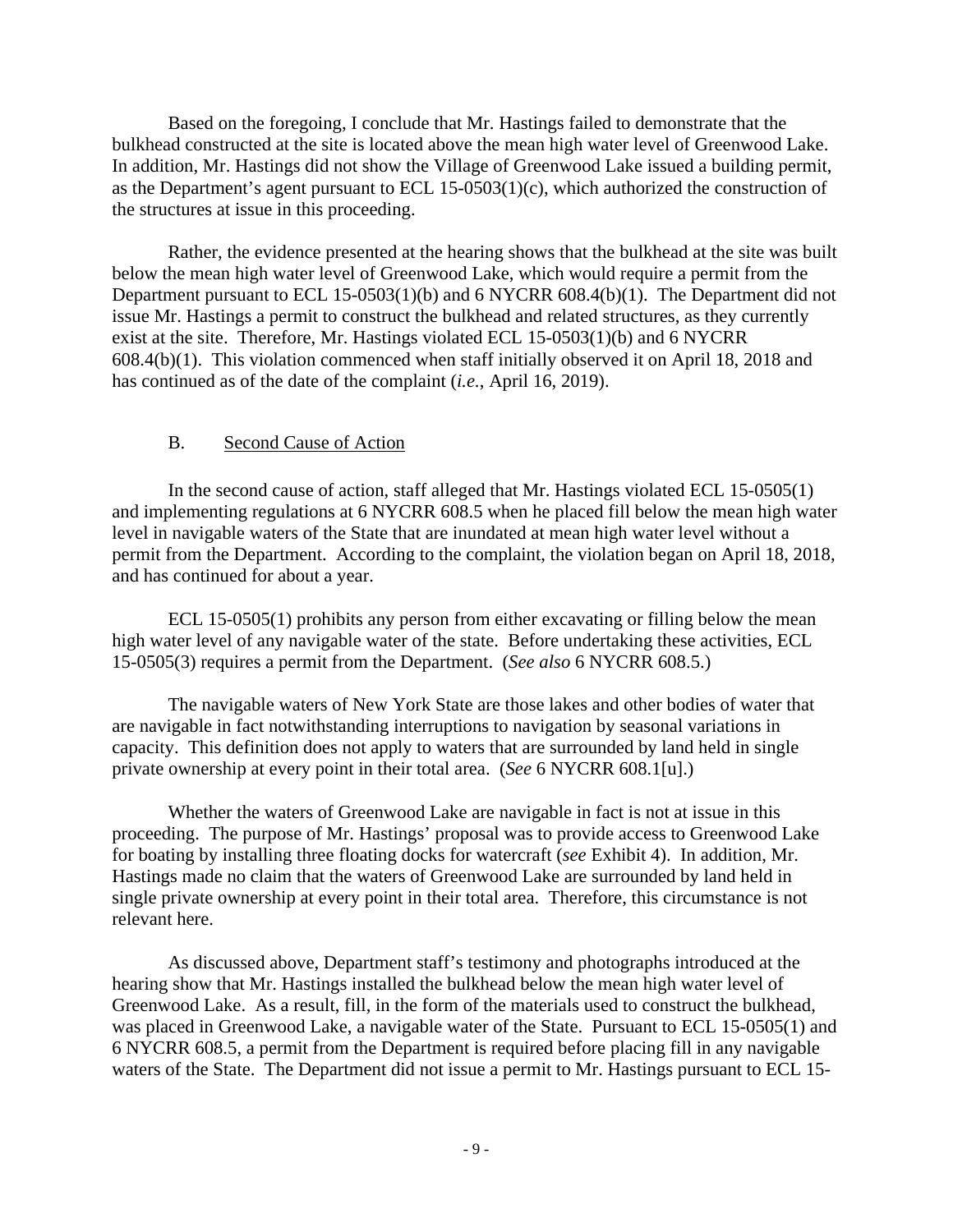$0505(3)$ .<sup>6</sup> Therefore, Mr. Hastings violated ECL 15-0505(1) and 6 NYCRR 608.5. This violation commenced when staff initially observed it on April 18, 2018 and has continued as of the date of the complaint (*i.e.*, April 16, 2019).

# II. Relief

 As relief for the alleged violations, Department staff seeks an Order from the Commissioner that would direct Mr. Hastings to remove all illegal structures, and to restore the adversely impacted areas. In addition, staff seeks a total civil penalty of \$20,000 pursuant to ECL 71-1127. For violations of ECL article 15, its implementing regulations, as well as permits and orders issued pursuant thereto, ECL 71-1127 authorizes a civil penalty of not more than \$2,500 per violation and an additional civil penalty of not more than \$500 for each day that the violation continues.

 Mr. Drumm testified about the need to remediate the site and how Department staff calculated the requested civil penalty. With respect to remediation, Department staff seeks removal of the portion of the bulkhead located below the mean high water mark. Mr. Drumm explained that the structure could be removed using standard construction techniques, such as isolating the work area with a cofferdam or turbidity curtain, so that concrete dust and other debris would not extend into the lake. (Tr. at 54.) In addition, remedial activities could be undertaken during the drawdown period.

With respect to the civil penalty calculation, Department staff referred to DEE-1, which is the Commissioner's *Civil Penalty Policy* (issued June 20, 1990). Due to the continuing nature of the violations, Mr. Drumm explained that the civil penalty can include a component related to the continuous nature of the violations. As of the hearing date (*i.e.*, July 23, 2019), Mr. Drumm said that the potential maximum civil penalty for both violations would be \$232,500. (Tr. at 56.)

 In terms of the gravity of the violations, Mr. Drumm said that the purposes of ECL article 15 are to protect water bodies for fish and wildlife, and to provide recreational resources for members of the public. With respect to the captioned matter, Mr. Hastings has built out into the lake in order to gain a usable area for himself to the detriment of others. Mr. Drumm's unrefuted testimony also demonstrates that the violations adversely impacted aquatic life. (Tr. at 57.)

 Department staff considered the following circumstance to be an aggravating factor that would justify the requested civil penalty. Staff explained that Mr. Drumm and others went to the site, and met with Mr. Hastings in November 2016, to develop an alternative proposal that avoided the Department's jurisdiction (*see* Exhibits 4 and 5). However, Mr. Hastings constructed his original proposal, initially described in the September 6, 2016, joint application, which staff considered not permittable (*see* Exhibits 1 and 2). Staff argued that such a blatant disregard of the project described in staff's December 6, 2016 notice of no jurisdiction justifies

 $6$  ECL 15-0505 does not include a delegation provision comparable to that provided by ECL 15-0503(1)(c). Accordingly, Mr. Hastings' argument that the Village of Greenwood Lake authorized the construction of the structures at issue in this proceeding, as the Department's agent, is not relevant to the allegations in the second cause of action.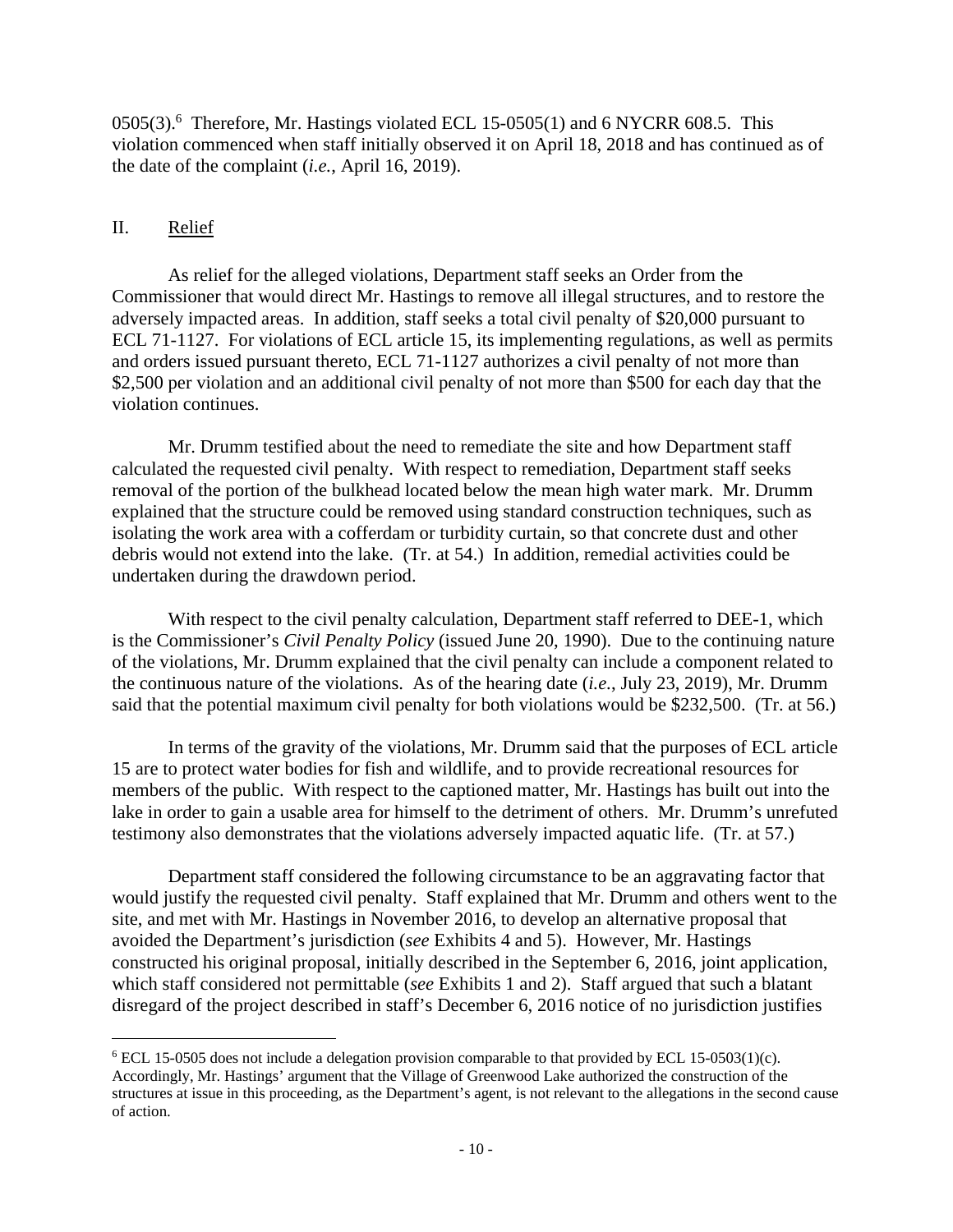the requested civil penalty. In addition, staff considers Mr. Hastings' refusal to settle the enforcement action with an order on consent (*see* Exhibit 8) shows a lack of cooperation given the meeting that took place between staff and Mr. Hastings in November 2016. (Tr. at 56-57.)

 Nevertheless, Mr. Hastings maintained that he did not violate any provisions of ECL article 15, title 5, and asserted that Department staff is confusing his compliant bulkhead with that of his neighbor, Raymond Bouderau. Mr. Hastings' property is located at 32 Edgemere Avenue in the Village of Greenwood Lake, and Mr. Bouderau's property is located next door at 46 Edgemere Avenue. To demonstrate that the Department intended to commence an enforcement proceeding against Mr. Bouderau rather than against Mr. Hastings, Mr. Hastings offered a copy of the draft order on consent that Department staff sent to Mr. Bouderau (*see* Exhibit 16). Mr. Hastings compared the draft order on consent that staff sent him (*see* Exhibit 8) with the draft sent to his neighbor (*see* Exhibit 16). According to Mr. Hastings, the content of the two draft documents is essentially the same. (Tr. at 98, 102-106, 110, 119-120, 128-130.)

 Mr. Hastings explained further that his concern that staff mistakenly commenced the captioned enforcement proceeding against him rather than against Mr. Bouderau was confirmed when Mr. Hastings received an email from Ms. Chae. Ms. Chae's email referred to alleged violations at 46 Edgemere Avenue, which is Mr. Bouderau's address. (*See* Exhibit 17; Tr. at 106-109.) Although clerical errors may have occurred with respect to the draft order on consent, Department staff noted, however, that the address stated in the complaint, 32 Edgemere Avenue, is the address for Mr. Hastings' property, and the site of the violations (Tr. at 152).

 Mr. Hastings also offered a set of photographs that he took in July 2019 depicting his neighbor's bulkhead and docks (*see* Exhibits 15A and 15B) in contrast to his (*see* 15C). Mr. Bouderau's bulkhead and docks are cantilevered over Greenwood Lake. Because his neighbor's docks are permanently installed to the bulkhead, Mr. Hastings said that Mr. Bouderau's docks cannot be removed at the end of the boating season like his. (Tr. at 99-102.)

 In addition, Mr. Hastings contended that the Department has unfairly targeted him for enforcement. According to Mr. Hastings, his neighbors have undertaken regulated activities and Department staff has not initiated any enforcement against them. To support this contention, Mr. Hastings offered a photograph of a recently constructed boathouse in Greenwood Lake located north of his property. It is depicted in the middle- to back-ground of Exhibit 20. (Tr. at 122-124, 132-134; *see also* Exhibit 26.)

 Finally, Mr. Hastings provided a copy of his May 16, 2019 request for information made pursuant to the Freedom of Information Law (FOIL). In pertinent part, Mr. Hastings requested:

public records that describe enforcement actions by the NYSDEC against Greenwood Lake front property owners in Greenwood Lake N.Y. 10925 and Greenwood Lake in Warwick, NY 10990. The time frame will include the two most recent drawdowns of 2012 and 2016. Please include open and closed cases.

With an email dated May 16, 2019, the Department acknowledged receipt of Mr. Hastings' FOIL request. The acknowledgement stated that Mr. Hastings should expect a response by June 14,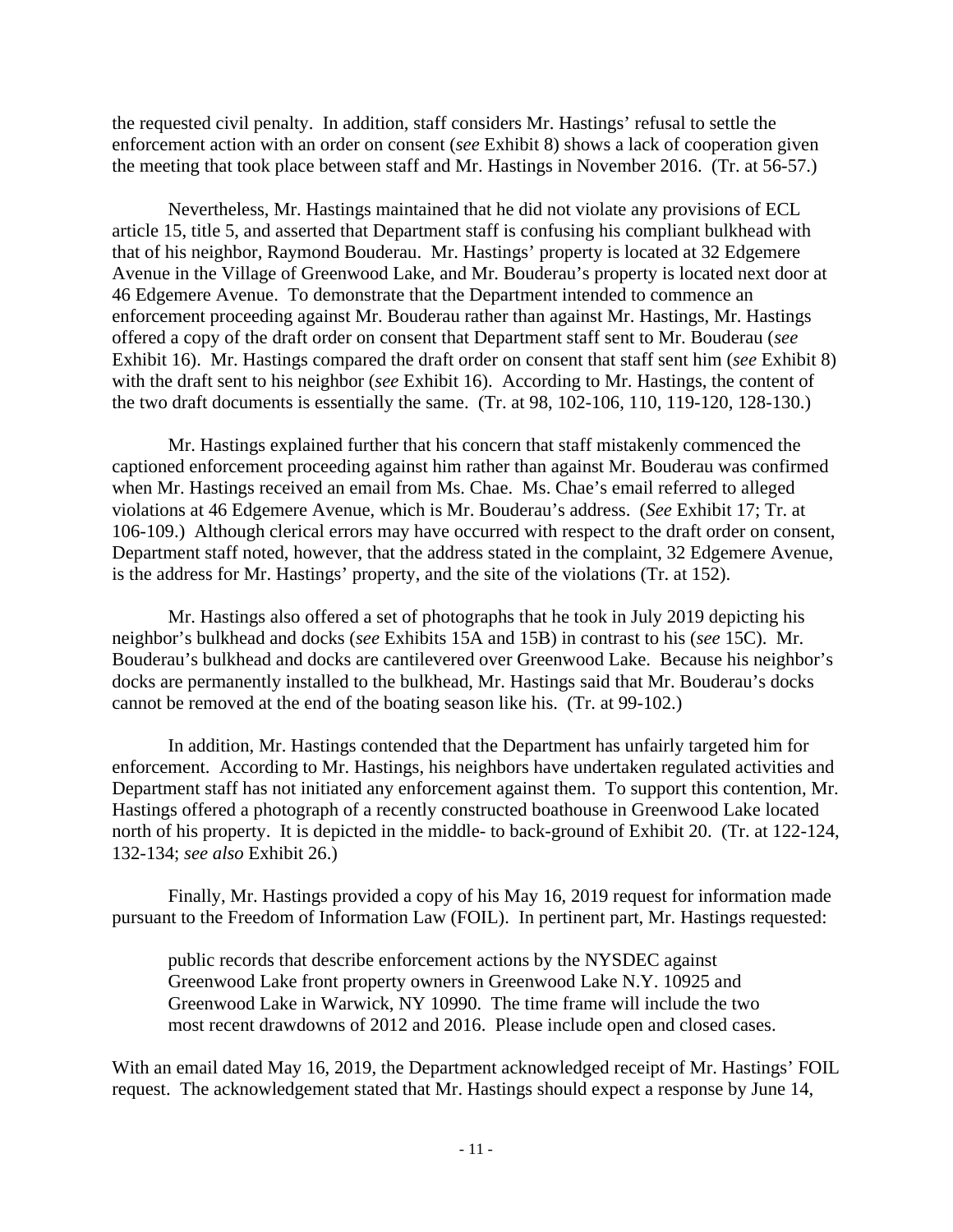2019. As of the date of the hearing, Mr. Hastings stated that he has not received a response from the Department. Because the Department has not responded, Mr. Hastings argued that he could not present a complete defense at the hearing. (*See* Exhibit 21; Tr. at 124-126.)

 Contrary to Mr. Hastings' claims, Department staff did not mistakenly commence the captioned matter against him rather than against his neighbor Mr. Bouderau. Moreover, Department staff is not targeting Mr. Hastings. Rather, OHMS received a statement of readiness from DEC Region 3 concerning Mr. Bouderau's property dated June 14, 2019 (DEC Case No. R3-20180503-80).

 With respect to relief, Department staff's requests are reasonable and demonstrated by the evidence presented during the administrative hearing. Accordingly, the Commissioner should require the remediation recommended by Department staff, and assess a total civil penalty of \$20,000.

### **Conclusions**

- 1. Eric Hastings violated ECL 15-0503(1)(b) and 6 NYCRR 608.4(b)(1) when he constructed a bulkhead and related structures on his property below the mean high water level of Greenwood Lake, a protected water, without a permit from the Department. This violation commenced on April 18, 2018 and continued for one year.
- 2. Eric Hastings violated ECL 15-0505(1) and 6 NYCRR 608.5 when he placed fill in Greenwood Lake, a navigable water of the State, without a permit from the Department. This violation commenced on April 18, 2018 and continued for one year.

# **Recommendations**

 For the two demonstrated violations of ECL article 15, title 5, and the implementing regulations at 6 NYCRR part 608, the Commissioner should assess a total civil penalty of \$20,000 and require the remediation recommended by Department staff.

Attached: Exhibit Chart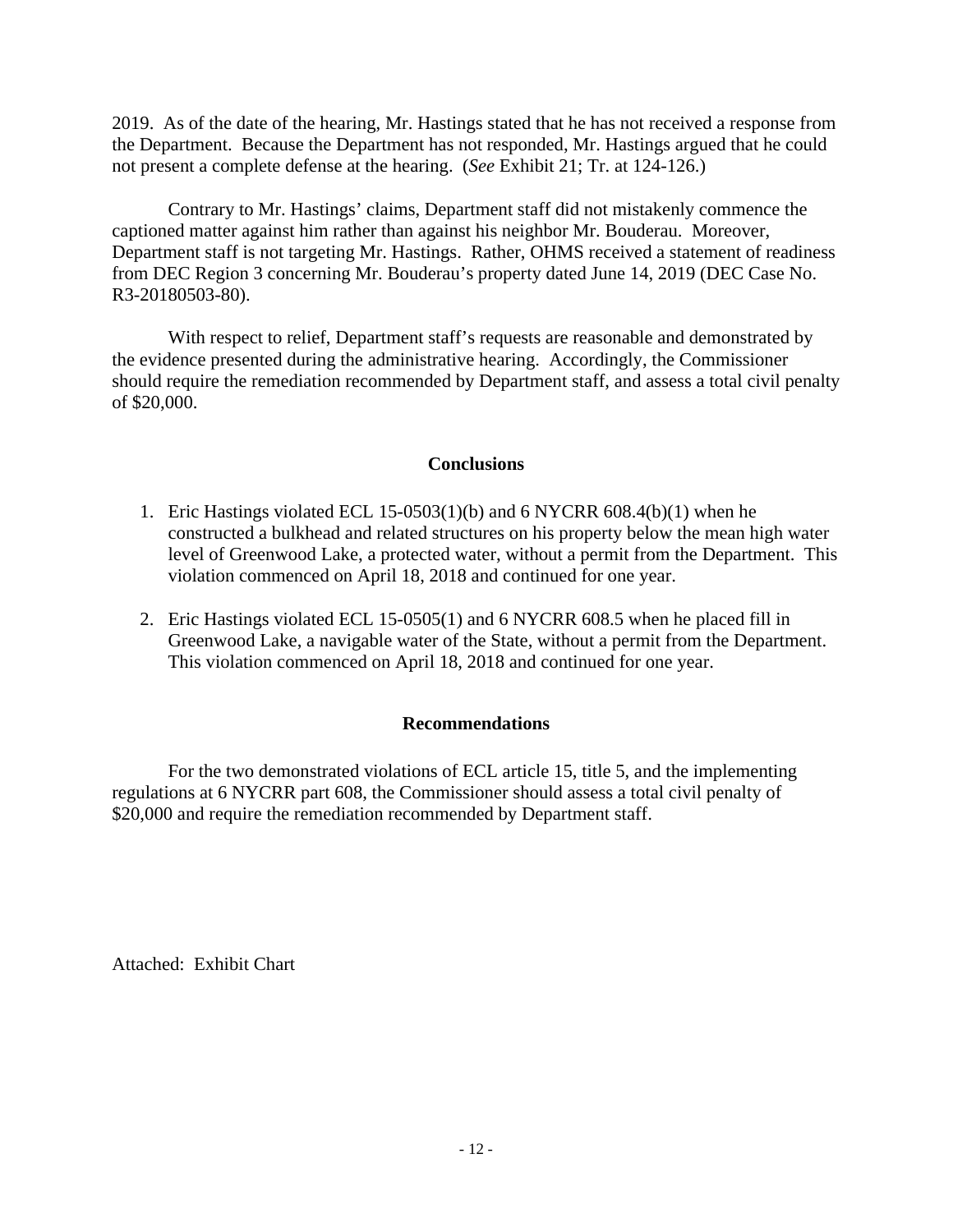# Exhibit Chart **Matter of Eric D. Hastings DEC Case File No. R3-20180503-81**

# Hearing Date: July 23, 2019

| <b>Exhibit No.</b> | <b>Description</b>                                                                                                                                                                                                                                                                                                                                  |
|--------------------|-----------------------------------------------------------------------------------------------------------------------------------------------------------------------------------------------------------------------------------------------------------------------------------------------------------------------------------------------------|
| $\mathbf{1}$       | Joint Application Form (4 pages) filed by Eric D. Hastings, signed<br>September 6, 2016. DEC Application No. 3-3354-00581/00003<br>DEC Application for Permit for the Construction, Reconstruction or<br>Expansion of Docking and Mooring Facilities.<br>Short Environmental Assessment Form, Part 1 – Project Information.<br>Drawings (3 sheets). |
| $\overline{2}$     | Notice of Incomplete Application dated October 20, 2016.                                                                                                                                                                                                                                                                                            |
| 3                  | Set of two photographs, dated June 3, 2019.<br>(Marked for ID only; not received)                                                                                                                                                                                                                                                                   |
| $\overline{4}$     | Cover letter dated November 16, 2016 from Eric D. Hastings to Tracey<br>O'Malley with Drawings (3 sheets).                                                                                                                                                                                                                                          |
| 5                  | Notice of No Jurisdiction dated December 6, 2016.                                                                                                                                                                                                                                                                                                   |
| 6                  | Set of 5 Photographs. Two dated April 2018; two dated June 3, 2018; one<br>image dated May 23, 2018.                                                                                                                                                                                                                                                |
| $\overline{7}$     | Set of 3 Photographs. Two dated November 2016; one image dated<br>April 19, 2016.                                                                                                                                                                                                                                                                   |
| 8                  | Email dated June 14, 2018 from Michael Fraatz to Mr. Hastings with<br>attachments. Notice of Violation dated June 14, 2018. Draft Order on<br>Consent (DEC Case No. R3-20180503-81).                                                                                                                                                                |
| 9                  | Set of Drawings (3 sheets).<br>Received NYS DEC Region 3, Natural Resources, August 2, 2018.                                                                                                                                                                                                                                                        |
| 10                 | US Geological Service Gaging Station 01383000 Greenwood Lake at<br>Awosting, New Jersey.<br>Two Graphs.                                                                                                                                                                                                                                             |
| 11                 | List of Government Jurisdictions.                                                                                                                                                                                                                                                                                                                   |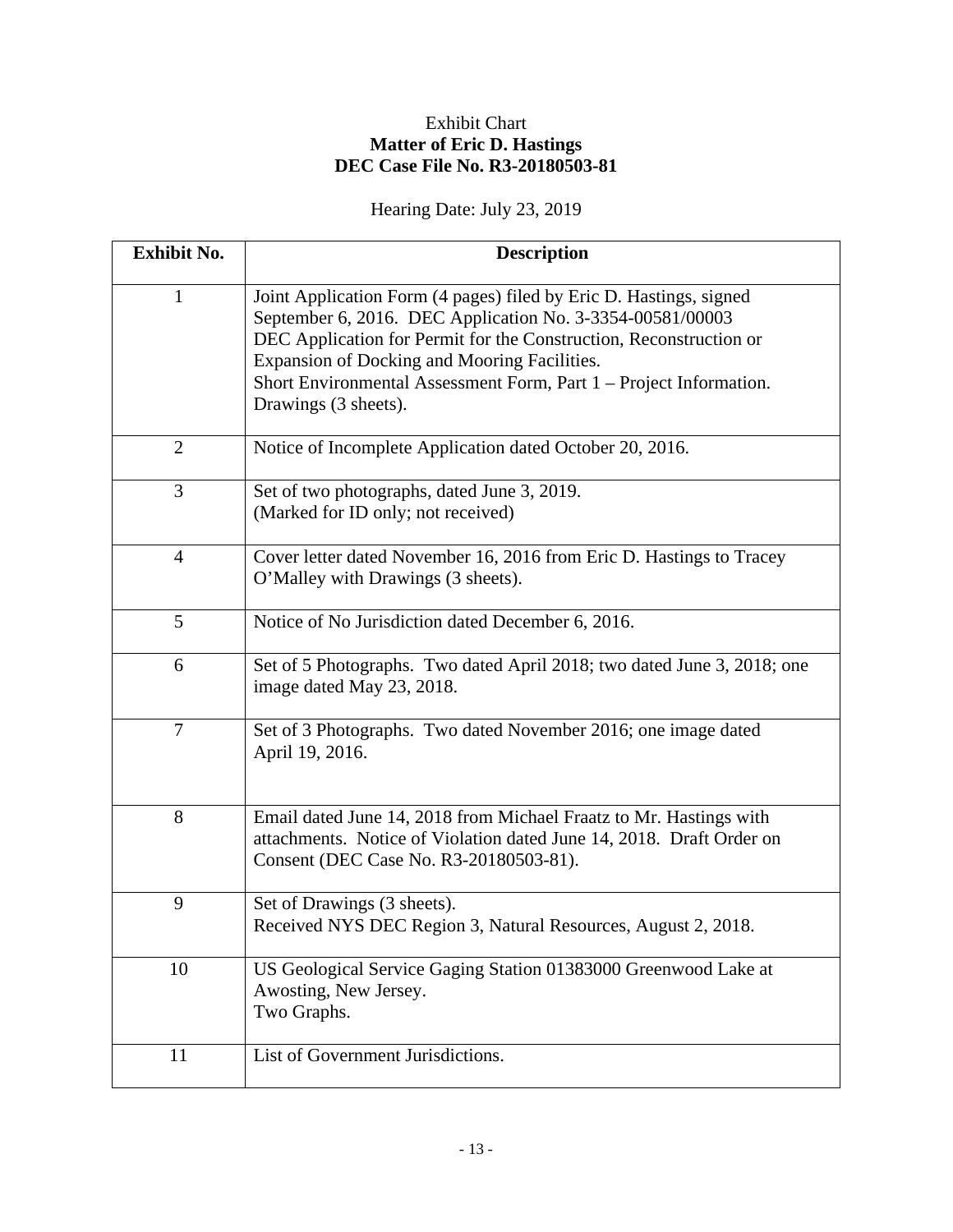| 12 | Village of Greenwood Lake, Inc. Building Permit.                   |
|----|--------------------------------------------------------------------|
|    | Building Permit No. 16-07815                                       |
|    | Date: December 20, 2016                                            |
|    | Expiration Date: December 20, 2017.                                |
|    | Expiration Date: June 20, 2017                                     |
|    | Permit Renewal Letter dated June 6, 2017                           |
|    | $(7$ pages)                                                        |
| 13 | <b>Short Form Assessment Form</b>                                  |
|    | Part 1 – Project Information                                       |
|    | Signed September 6, 2016                                           |
|    | (See Exhibit 1)                                                    |
| 14 | Village of Greenwood Lake, Inc.                                    |
|    | <b>Certificate of Compliance</b>                                   |
|    | RE: Building Permit No. 16-07815                                   |
|    | Date of Issue: December 12, 2017.                                  |
| 15 | Set of 3 Photographs (15A, 15B, and 15 C)                          |
| 16 | Matter of Raymond Bouderau                                         |
|    | <b>Draft Order on Consent</b>                                      |
|    | DEC Case No. R3-20180503-80.                                       |
| 17 | Email from Elisa E. Chae to Mr. Hastings.                          |
|    | Subject: Notice of Hearing and Complaint R3-20180503-81.           |
| 18 | Set of Four Photographs                                            |
| 19 | Photograph                                                         |
|    | (Parking)                                                          |
| 20 | Photograph                                                         |
| 21 | Letter dated May 16, 2019 from Mr. Hastings                        |
|    | Request for Information to DEC made pursuant to New York State     |
|    | Freedom of Information Law (FOIL).                                 |
|    | Acknowledgement dated May 16, 2019 (Reference No. W052547-051619). |
| 22 | Photograph                                                         |
| 23 | Photograph                                                         |
|    |                                                                    |